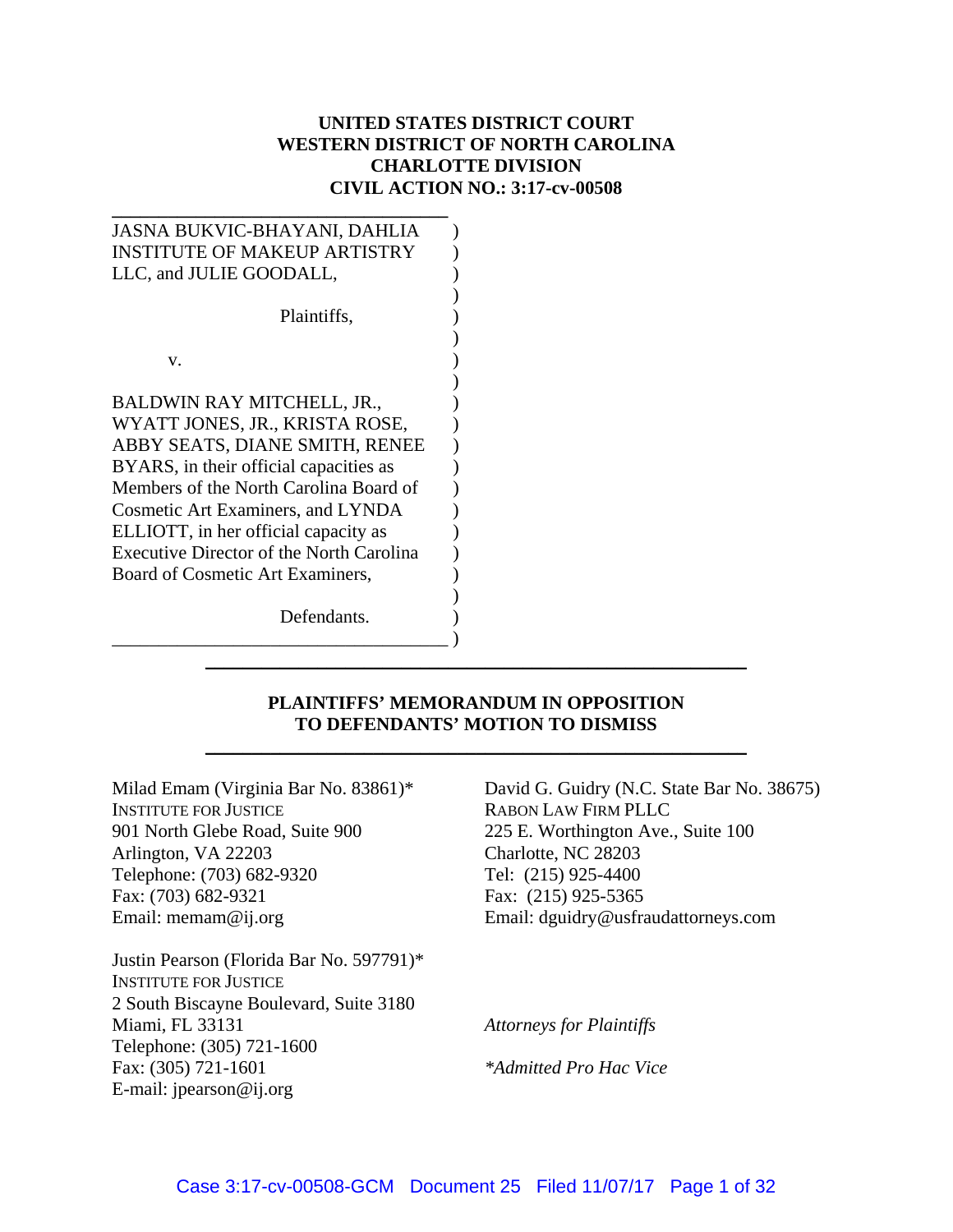# **TABLE OF CONTENTS**

## **Page**

| $\mathbf{I}$ .                                                                                                                                                   |
|------------------------------------------------------------------------------------------------------------------------------------------------------------------|
| A.                                                                                                                                                               |
| 1.                                                                                                                                                               |
| $\overline{2}$ .<br>The North Carolina Cosmetic Art Act Caused Plaintiffs' Injury,                                                                               |
| <b>B.</b>                                                                                                                                                        |
| $\mathcal{C}$ .<br>Defendants' Voluntary Cessation of Unconstitutional Activity Cannot Divest                                                                    |
| PLAINTIFFS' COMPLAINT STATES A VALID FIRST AMENDMENT CLAIM19<br>II.                                                                                              |
| A.                                                                                                                                                               |
| Plaintiffs' Allegations That They Want to Talk About Makeup And That North<br>B.<br>Carolina Will Not Let Them Suffice To Defeat Defendants' Motion to Dismiss21 |
| Defendants' Motion to Dismiss Misstates First Amendment Doctrine23<br>$C_{\cdot}$                                                                                |
|                                                                                                                                                                  |
|                                                                                                                                                                  |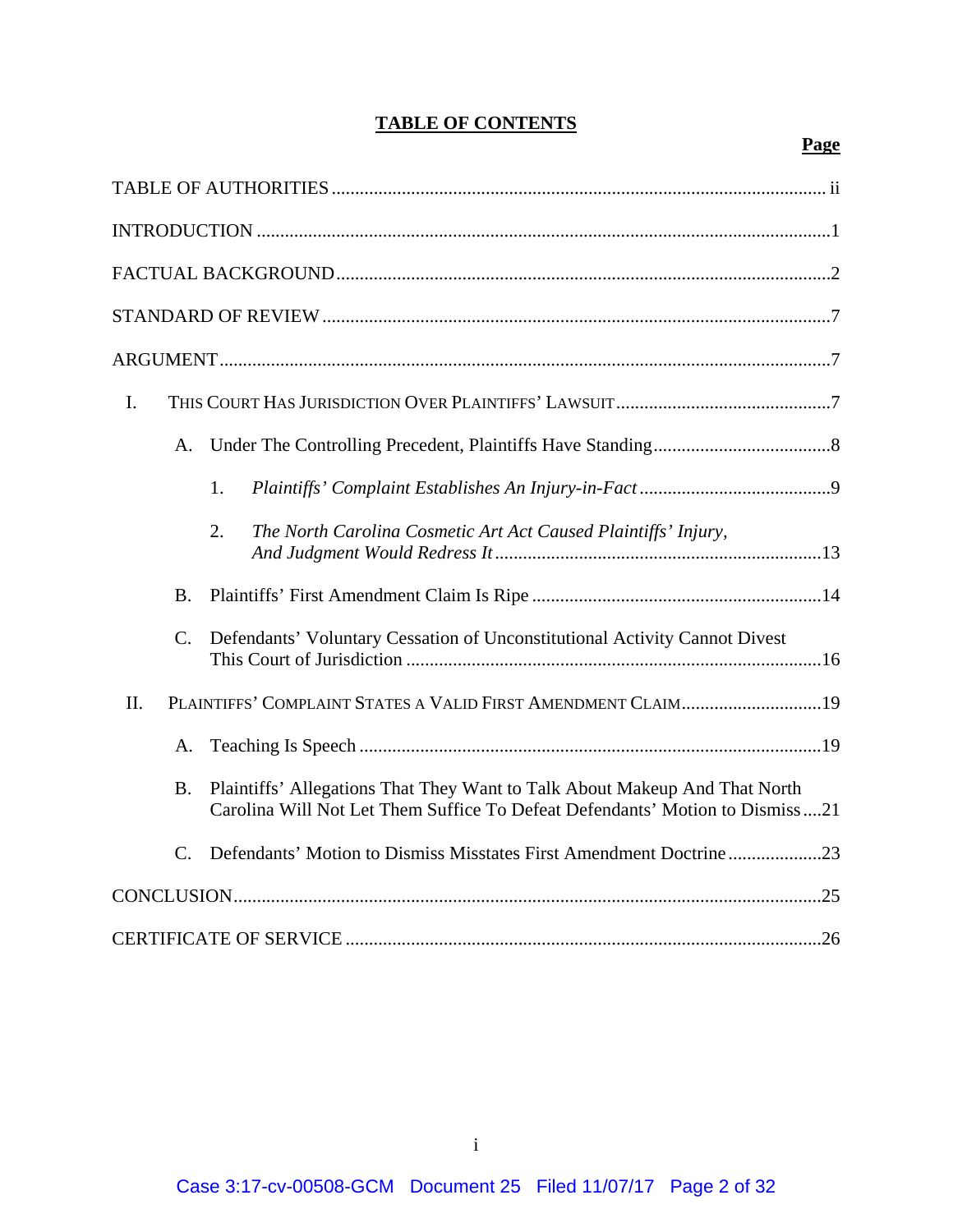# **TABLE OF AUTHORITIES**

| <b>Case</b>                                                      | Page(s) |
|------------------------------------------------------------------|---------|
| Accountant's Society of Va. v. Bowman,                           |         |
| Already, LLC v. Nike, Inc.,                                      |         |
| Arch Mineral Corp. v. Babbitt,                                   |         |
| Ashcroft v. Iqbal,                                               |         |
| Barenblatt v. United States,                                     |         |
| Bell Atl. Corp. v. Twombly,                                      |         |
| Benham v. City of Charlotte,                                     |         |
| City of Mesquite v. Aladdin's Castle, Inc.,                      |         |
| Constantine v. Rectors & Visitors of George Mason Univ.,         |         |
| Cooksey v. Futrell,                                              |         |
| Edwards v. City of Goldsboro,                                    |         |
| Edwards v. District of Columbia,                                 |         |
| Frank Krasner Enters. v. Montgomery Cnty.,                       |         |
| Friends of the Earth, Inc. v. Laidlaw Envtl. Servs. (TOC), Inc., |         |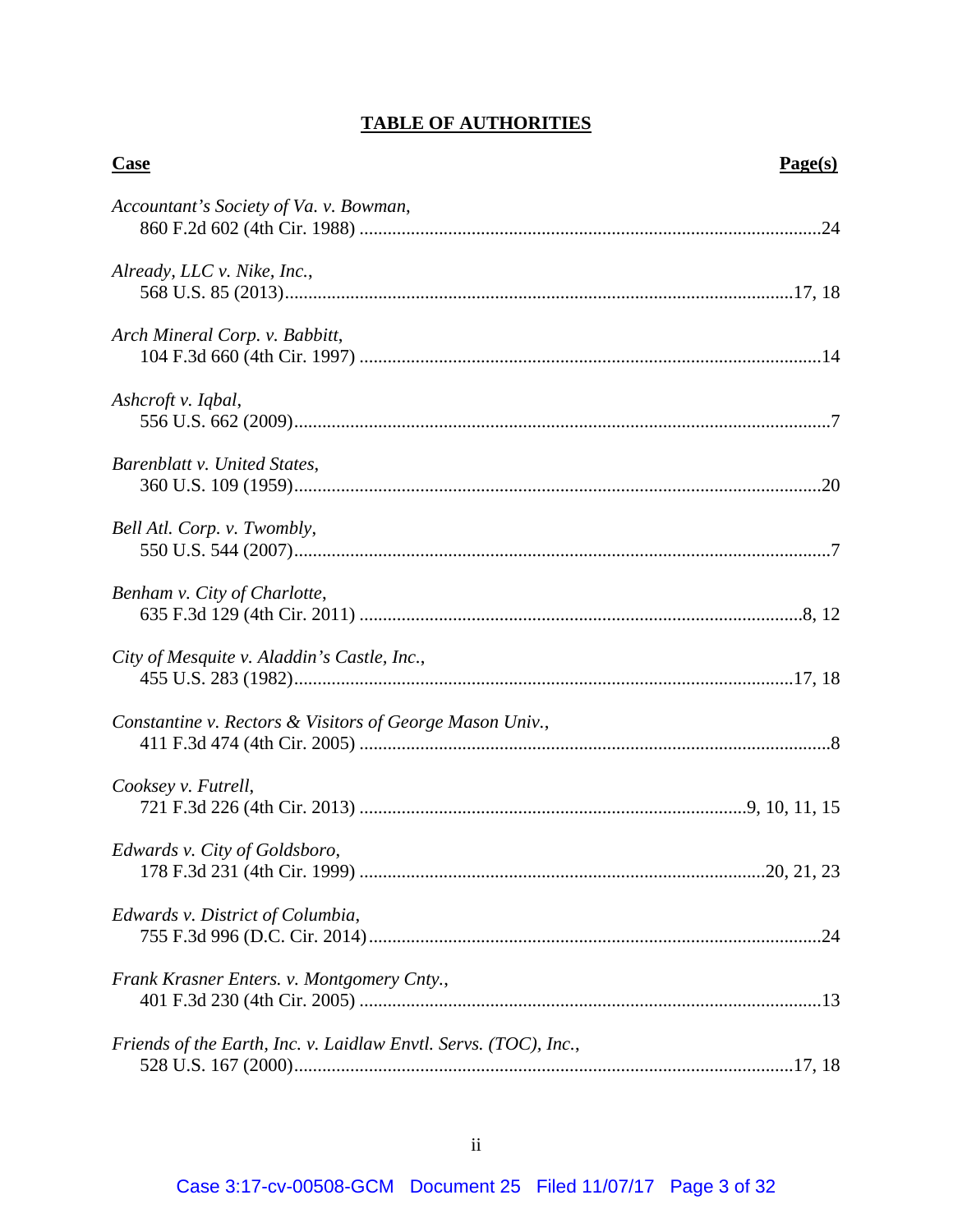| Gilles v. Torgersen,                                                                  |  |
|---------------------------------------------------------------------------------------|--|
| Goulart v. Meadows,                                                                   |  |
| Harrell v. Fla. Bar,                                                                  |  |
| Holder v. Humanitarian Law Project,                                                   |  |
| Houchins v. KQED, Inc.,                                                               |  |
| Int'l Acad. of Oral Med. & Toxicology v. N.C. State Bd. of Dental Exam'rs,            |  |
| Keyishian v. Bd. of Regents of Univ. of State of N.Y.,                                |  |
| Knox v. Serv. Emps. Int'l Union, Local 1000,                                          |  |
| Lowe v. SEC,                                                                          |  |
| Lujan v. Defenders of Wildlife,                                                       |  |
| Lumbermens Mut. Cas. Ins. Co. v. First Ins. Servs.,                                   |  |
| Miller v. Brown,                                                                      |  |
| Nat'l Park Hospitality Ass'n v. Dep't of Interior,                                    |  |
| Ne. Fla. Chapter of Associated Gen. Contractors of Am. v. City of Jacksonville, Fla., |  |
| Newsom v. Albermarle Cnty. Sch. Bd.,                                                  |  |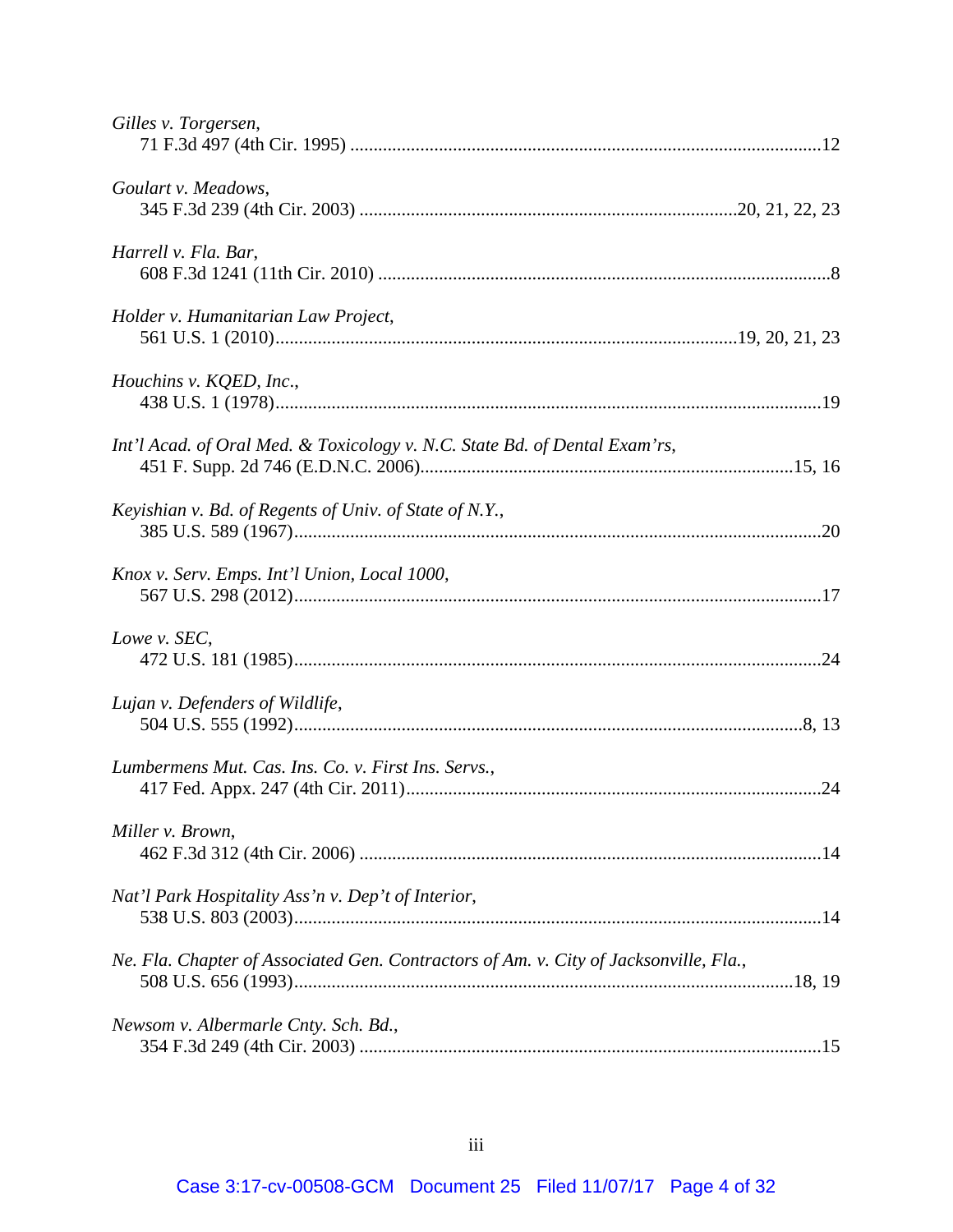| N.C. Right to Life, Inc. v. Bartlett ("NCRL"),                                                                            |  |
|---------------------------------------------------------------------------------------------------------------------------|--|
| Rosemond v. Markham,                                                                                                      |  |
| Sec'y of State of Md. v. Joseph H. Munson Co., Inc.,                                                                      |  |
| Summers v. Altarum Inst., Corp.,                                                                                          |  |
| Sweezy v. New Hampshire,                                                                                                  |  |
| Thomas v. Collins,                                                                                                        |  |
| Trinity Lutheran Church of Columbia, Inc. v. Comer,                                                                       |  |
| Watchtower Bible & Tract Soc'y of N.Y. v. Vill. of Stratton,                                                              |  |
| Waugh v. Nev. State Bd. of Cosmetology,<br>36 F. Supp. 3d 991 (D. Nev. 2014), vacated, 2016 WL 8844242 (9th Cir. 2016) 23 |  |
| <b>Statute</b>                                                                                                            |  |
|                                                                                                                           |  |
|                                                                                                                           |  |
|                                                                                                                           |  |
|                                                                                                                           |  |
|                                                                                                                           |  |
|                                                                                                                           |  |
|                                                                                                                           |  |
|                                                                                                                           |  |
|                                                                                                                           |  |
|                                                                                                                           |  |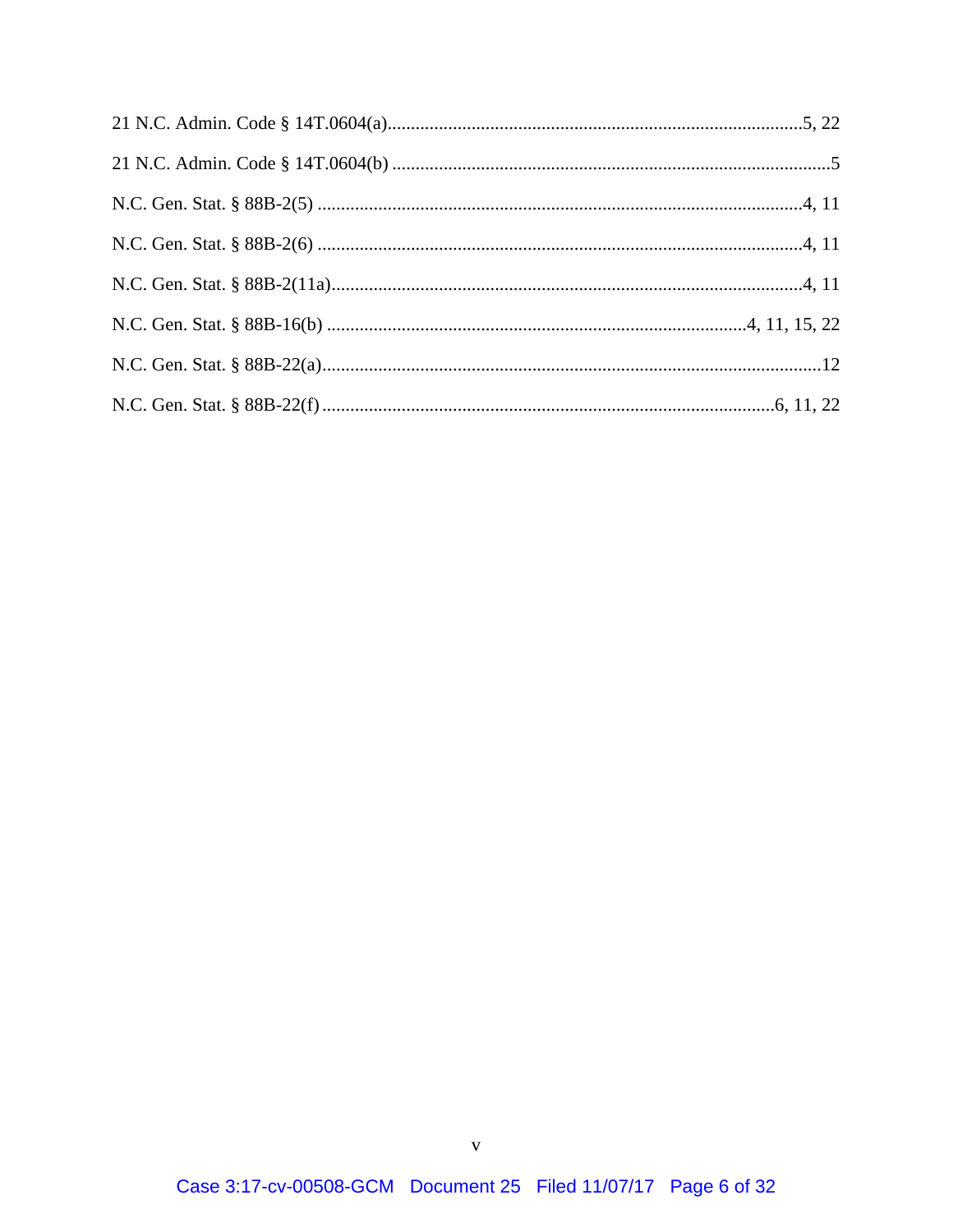#### **INTRODUCTION**

Defendants' motion to dismiss Plaintiffs' complaint—which challenges North Carolina's prohibition on unlicensed makeup instruction—is filled with contradictions. First, after ordering Plaintiff Bukvic-Bhayani to cancel her makeup school's grand opening, which she did, Defendants now they say that Plaintiffs have not been injured and, thus, lack standing. Second, after correctly telling Plaintiff Bukvic-Bhayani that a North Carolina statute barred her school from operating without a state license, they have now decided that they can ignore the statute after all. (According to a non-binding declaration drafted by one defendant, Plaintiffs now, supposedly, have Defendants' blessing to talk about makeup, rendering Plaintiffs' claim unripe.) Finally, even though Defendants recognize that what Plaintiff Bukvic-Bhayani wants to do is talk about makeup, they somehow believe that her speech is not speech and, consequently, that Plaintiffs fail to state a First Amendment claim. Defendants are wrong on all counts.

First, Plaintiffs have standing. Through verbal and written communications, the Board of Cosmetic Art Examiners chilled Plaintiffs' speech by informing Plaintiffs that unlicensed makeup schools were illegal and dissuading Plaintiff Bukvic-Bhayani from opening her school. Moreover, the plain language of North Carolina's Cosmetic Art Act presents a credible threat of prosecution. Under the Act, Plaintiffs' unlicensed makeup instruction is prohibited. Because declaratory and/or injunctive relief in the instant case would redress Plaintiffs' injury, this Court has jurisdiction over Plaintiffs' claim.

Second, Plaintiffs' claim is ripe. Because Defendants already made a decision on the legality of Plaintiffs' speech, this lawsuit is fit for judicial resolution. Also, without judicial relief, the North Carolina Cosmetic Art Act itself is causing continuing hardship to Plaintiffs.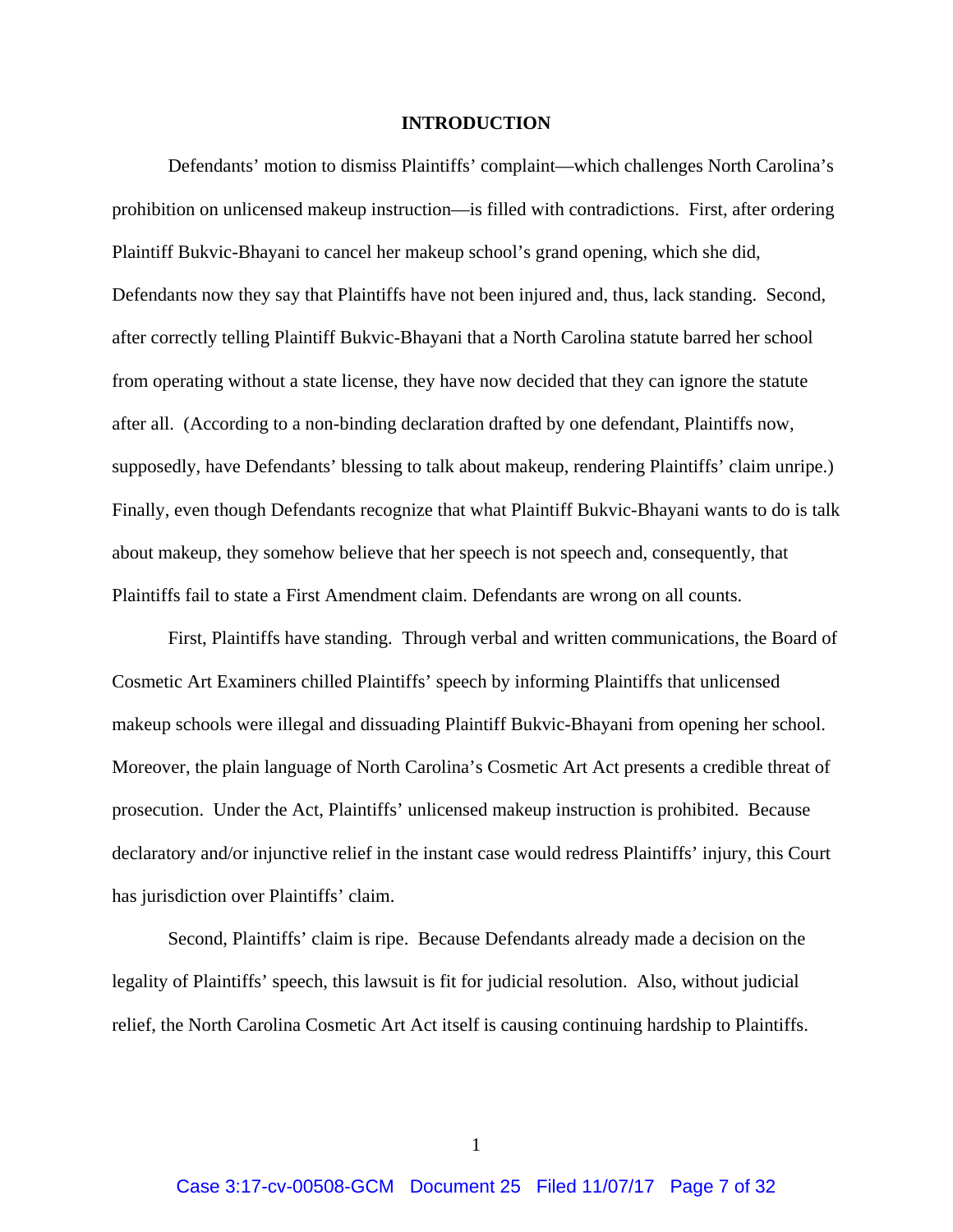Indeed, Defendants' jurisdictional arguments are actually mootness arguments in disguise. After repeatedly threatening Plaintiffs, Defendants are now saying that they will no longer follow North Carolina's legislature's instructions to limit Plaintiffs' speech. However, Defendants' gambit cannot succeed. Defendants' (new) position that Plaintiffs' speech is legal is inconsistent with North Carolina's Cosmetic Art Act. Moreover, the position is reversible. Therefore, without a judicial ruling, Defendants cannot guarantee that they would permit Plaintiffs' speech.

Finally, Plaintiffs' complaint states a claim under the First Amendment. In arguing otherwise, Defendants improperly rely on a vacated opinion and invent an occupational-licensing exception to the First Amendment. Yet, under the controlling precedent, teaching is constitutionally-protected speech. And, in their complaint, Plaintiffs allege that they want to (and, indeed, have tried) to communicate at a makeup school, but that North Carolina will not let them do so without government permission, as North Carolina's Cosmetic Art Act makes clear. Together, these allegations plead a First Amendment violation.

## **FACTUAL BACKGROUND**

Last year, Plaintiff Bukvic-Bhayani announced on Facebook that she would be opening a makeup school to teach students like Plaintiff Goodall. But unbeknownst to her at the time, Defendants were watching. They responded to her Facebook post by personally paying her a visit. During the visit, Defendants informed her that North Carolina barred her from opening any type of makeup school without a cosmetic-art-school license, which she does not have. Defendants' position was reiterated in subsequent conversations and email correspondence. In these communications, Defendants were enforcing the plain language of the North Carolina Cosmetic Art Act, whereby no one may open any type of makeup school without a government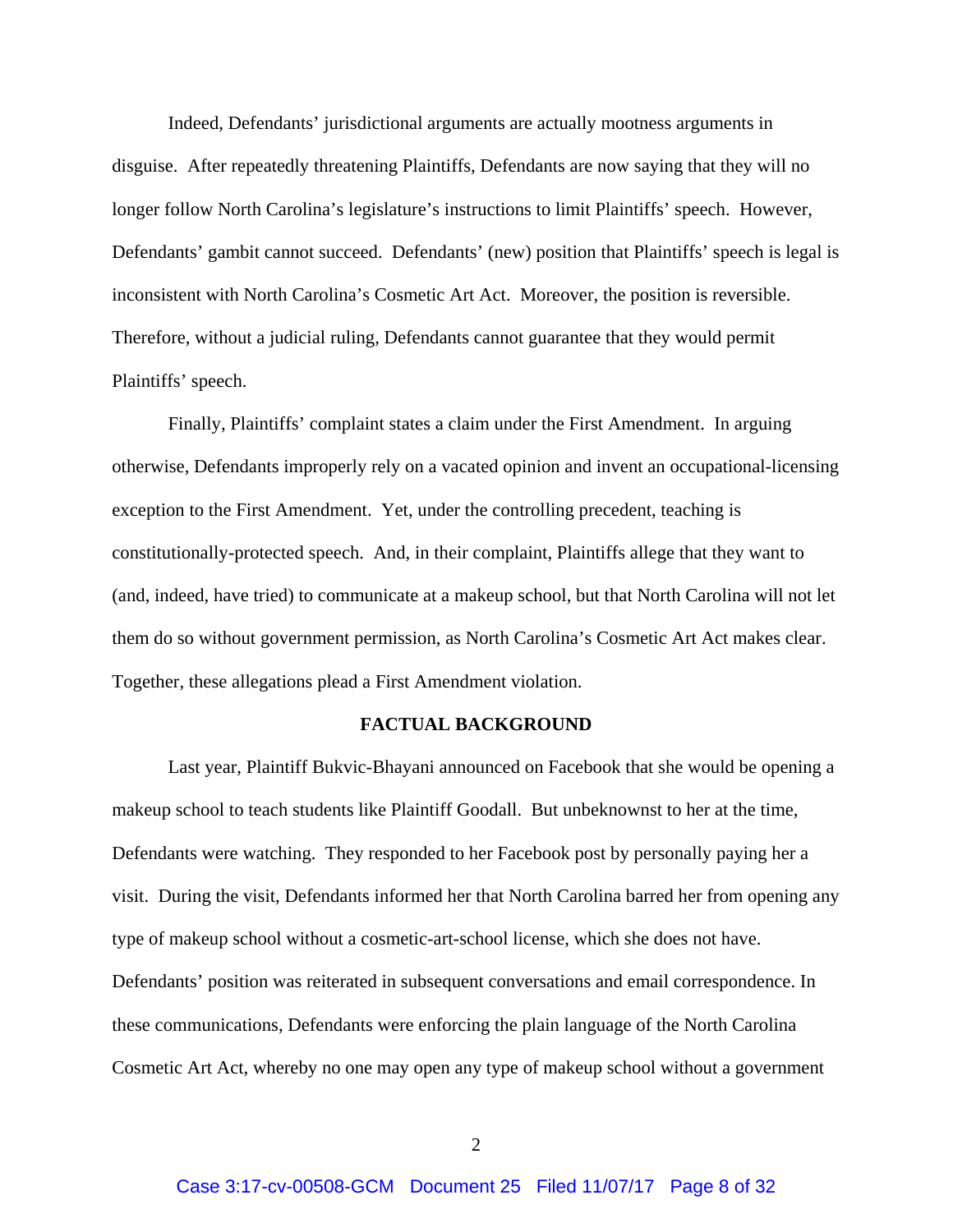license. To get this license, a school must agree to satisfy North Carolina's onerous requirements for esthetics schools. But esthetics encompasses (mostly) non-makeup subjects. Plaintiff Bukvic-Bhayani wants to just teach makeup at her school rather than these other topics, so—thanks to North Carolina's restrictions on makeup instruction and Defendants' communications—she cancelled her makeup school's grand opening and has not opened the school since.

For over a year, Plaintiff Bukvic-Bhayani tried to reason with Defendants. She explained that she was not trying to help people obtain esthetician licenses. Compl. ¶ 50. Instead, she just wanted to teach hobbyists and other individuals who either already possessed a license or do not need one. *Id*. ¶¶ 27-28. But Defendants said that did not matter. *Id*. ¶ 51. After all, the law is the law. And Defendants' reading of North Carolina's applicable statute was right.

But Plaintiff Bukvic-Bhayani kept trying, to no avail. After Plaintiff Bukvic-Bhayani emailed the Board and asked whether she could operate a makeup school, the Board's Executive Director—Lynda Elliott—replied that she "cannot just teach makeup application." *See* Decl. of Jasna Bukvic-Bhayani in Supp. of Pls.' Mot. for Prelim. Inj. ("Bukvic-Bhayani Decl."), ECF No. 4, ¶ 13, Ex. A-1 at 1. In subsequent emails, Plaintiff Bukvic-Bhayani reiterated that her school would not be for students seeking esthetician licenses and that she just wanted to teach makeup artistry. *Id*. at ¶ 14. For instance, in one email to the Board's Enforcement Processor, Tanya Wortman, dated February 24, 2017, Plaintiff Bukvic-Bhayani asked: "Do I need my school to be licensed before I can teach makeup artistry to students who do not want to become licensed estheticians?" *Id*. at ¶ 14, Ex. A-2 at 1. After she followed up, Defendant Lynda Elliott replied on April 14, 2017 and said: "If you are providing education to anyone that does not hold a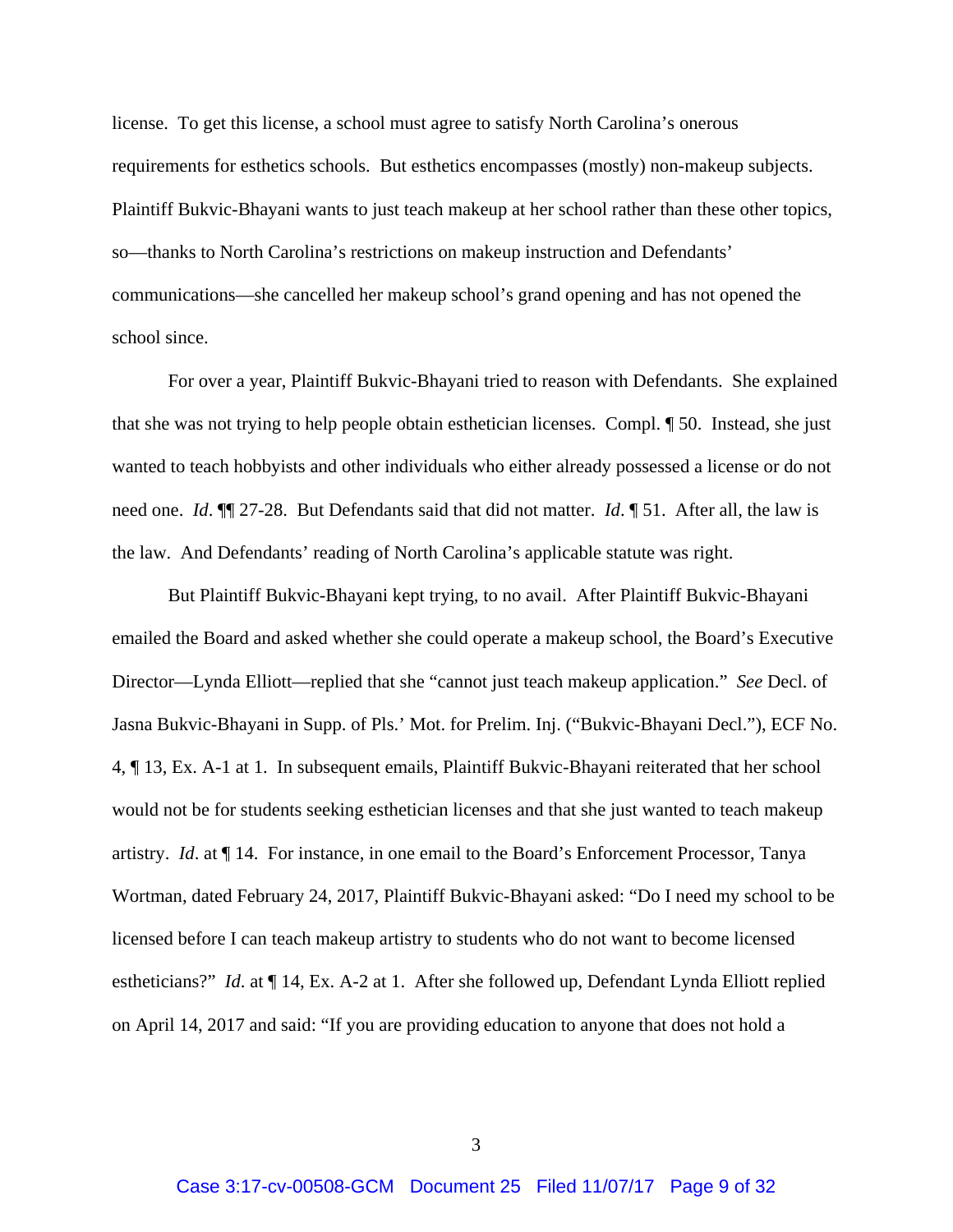current license with this cosmetic art board you must obtain a school license and teach the full [Board-mandated] curriculum[.]" *Id*. at ¶ 16, Ex. A-3 at 1.

In fairness to Defendants, they were just doing what North Carolina's legislature has expressly commanded them to do. Under the North Carolina Cosmetic Art Act, "[n]o one may open or operate a cosmetic art school before the Board has approved a license for the school," and Defendants are forbidden from granting a license unless all of the requirements have been met. N.C. Gen. Stat. § 88B-16(b). A "cosmetic art school" is defined as "[a]ny building or part thereof where cosmetic art is taught." *Id*. § 88B-2(6). "Cosmetic art" is defined as "[a]ll or any part or combination of cosmetology, esthetics, natural hair care, or manicuring, including the systematic manipulation with the hands or mechanical apparatus of the scalp, face, neck, shoulders, hands, and feet." *Id*. § 88B-2(5). "Esthetics" includes "applying makeup." *Id*. § 88B-2(11a). Therefore, no one may open or operate a building or part thereof where applying makeup is taught unless the Board has already approved a license for the school, which the Board is prohibited from doing unless all the requirements are met.

The requirements are extremely cumbersome. In order to be allowed to teach makeup artistry at all, schools must have their future speech, and facilities, approved by the Board. Specifically, a prospective school must submit an application to the Board with several supporting documents, including a course curriculum for each discipline to be taught (and a diagram with location of equipment placement). 21 N.C. Admin. Code § 14T.0102(a), (b)(2)- (3); *id*. § 14T.0601(a). Moreover, the Board is prohibited from issuing a license to a prospective school before inspecting it to ensure compliance with its regulations, including that all mandated equipment has already been installed. N.C. Gen. Stat. § 88B-16(b); 21 N.C. Admin. Code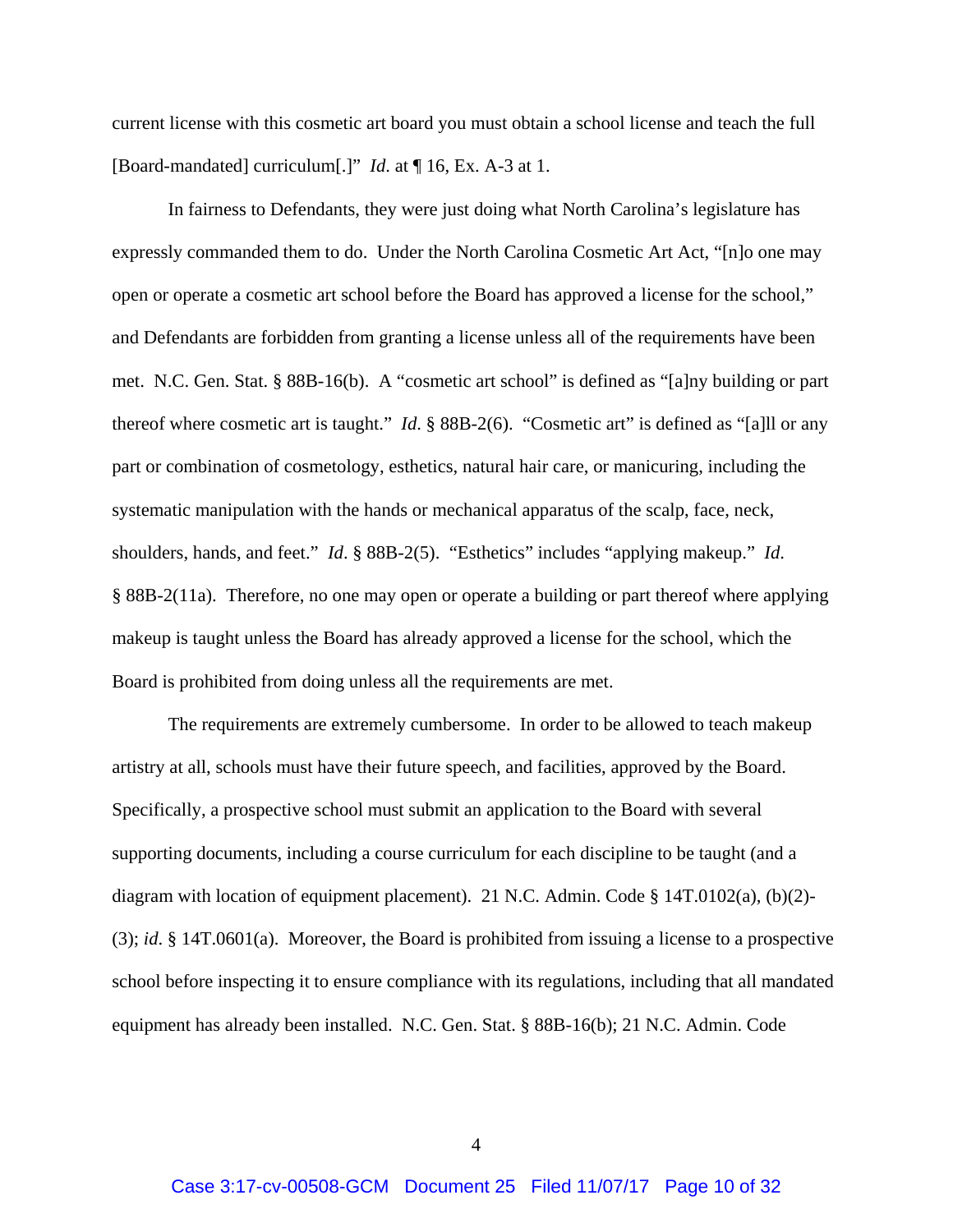§ 14T.0102(c). In short, North Carolina requires that makeup schools satisfy all of the state's esthetics curriculum and equipment requirements before being allowed to open.

Worse still, the state-mandated curriculum for makeup schools has very little to do with makeup artistry.<sup>1</sup> For each covered subject, state regulations require "performances," which are defined as "the systematic completion of the steps for safe and effective cosmetic art services to a client." 21 N.C. Admin. Code § 14T.0604(b). In total, the rules require 40 performances for facials manual, 30 performances for facials electronic, 20 performances for eyebrow arching, 30 performances for hair removal, 30 performances for makeup application, 10 performances for eyelash extensions, and 10 performances for brow and lash color. *Id*. In other words, of the 170 performances required for the mandatory esthetics curriculum, there are only 30 makeupapplication performances. As these numbers show, the overwhelming majority of the material in the one-size-fits-all esthetics curriculum is irrelevant to makeup artistry. Indeed, roughly fivesixths of the mandatory esthetics performances do not concern makeup artistry at all.

The equipment requirements are no better. State regulations require that esthetics schools be equipped with, among other things: (1) ten stations, which each must include a facial treatment chair (or treatment table) and stool; (2) a waste container at each station; (3) a facial vaporizer; (4) a galvanic current apparatus; (5) an infra-red lamp; (6) a woods lamp; (7) a

 $<sup>1</sup>$  It is 600 hours long and covers all of the esthetician license's disparate components. 21 N.C.</sup> Admin. Code § 14T.0604(a). An esthetics curriculum must include instruction in: (1) anatomy or physiology; (2) hygiene; (3) disinfection; (4) first aid; (5) chemistry; (6) draping; (7) facial or body treatment (cleansing, manipulations, masks); (8) hair removal; (9) basic dermatology; (10) skin care machines, electricity, and apparatus; (11) aromatherapy; (12) nutrition; (13) make-up or color theory; and (14) styles and techniques of esthetics services, including facials, makeup application, performing skin care, hair removal, eyelash extensions, applying brow and lash color, business management, and professional ethics. *Id*. Additionally, the curriculum must include practical instruction in the following styles and techniques: facials manual (skin analysis, cleansing, surface manipulations, packs, and masks), facials electronic (the use of electrical modalitus, including dermal lights, and electrical apparatus for facials and skin care including galvanic and faradic), eyebrow arching, hair removal (hard wax, soft wax, and depilatories), makeup application (skin analysis, complete and corrective makeup), eyelash extensions, and brow and lash color. *Id*. § 14T.0604(b).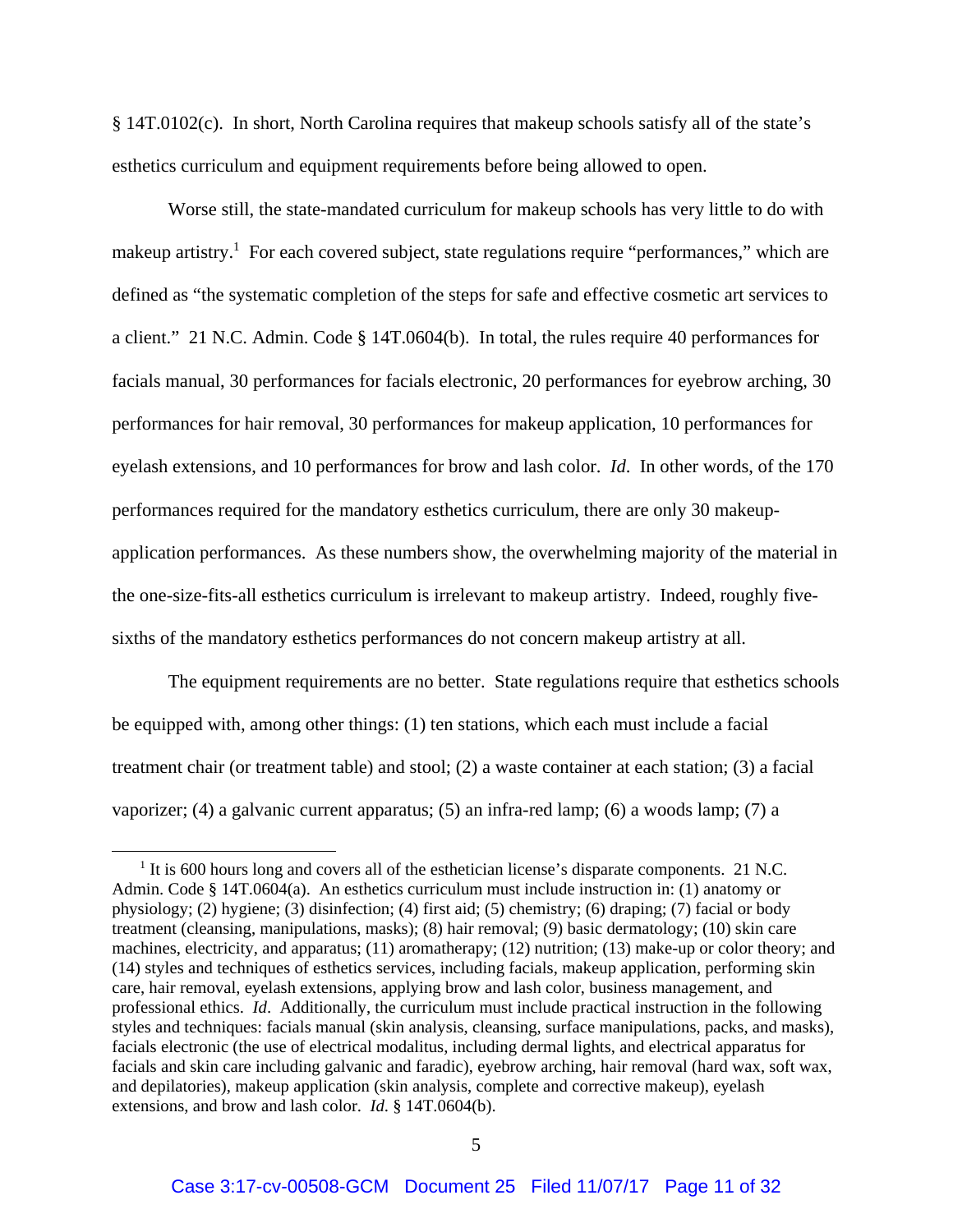magnifying lamp; (8) a hair removal wax system; (9) a thermal wax system; (10) a suction machine; and (11) an exfoliation machine with brushes. 21 N.C. Admin. Code § 14T.0303(b). Each of these items is unnecessary for teaching makeup artistry. Compl. ¶ 89. Their only plausible purpose is to facilitate instruction of esthetics skills that do not involve makeup application, such as giving facials, removing hair, or performing skin care. *Id*. ¶ 87. Moreover, purchasing all of this equipment would cost more than \$10,000. *Id*. ¶ 88.

As a result of her communications with Ms. Wilder, Ms. Wortman, and Ms. Elliott along with her review of North Carolina's Cosmetic Art Act and the Board's regulations— Plaintiff Bukvic-Bhayani has not opened a makeup school. Compl. ¶ 60. The mandatory curriculum and equipment requirements are unacceptable to her. *Id*. ¶ 58. She just wants to teach makeup.<sup>2</sup> Consequently, she is not seeking to obtain a cosmetic-art-school license for her school—the Dahlia Institute. *Id*. But, without a cosmetic-art-school license, she is not permitted to open the Dahlia Institute and teach willing listeners like Plaintiff Goodall at all. Indeed, a violation of the North Carolina Cosmetic Art Act constitutes a Class 3 criminal misdemeanor. N.C. Gen. Stat. § 88B-22(f). Also, Plaintiffs Bukvic-Bhayani and the Dahlia Institute could incur hundreds of dollars in fines for each violation of the pertinent regulations. 21 N.C. Admin. Code §§ 14P.0106(c), 14P.0107(c), 14P.0111(a), 14P.0113(m).

Now, upon being sued, Defendants have changed their tune. According to Defendants' motion to dismiss, Plaintiff Bukvic-Bhayani is supposedly permitted to teach what she wants, rendering the instant case unnecessary. On this basis, Defendants contend that Plaintiffs have no

 $2$  Specifically, through lectures and practical demonstrations, Plaintiff Bukvic-Bhayani intends to offer instruction in advanced color theory, different styles of makeup, different types of makeup, and different makeup-application techniques at the Dahlia Institute. Compl. <sup>1</sup> 23, 29. To that end, Plaintiff Bukvic-Bhayani has developed lesson plans, assembled makeup materials, and prepared written handouts that she would distribute with lectures. *Id*. ¶ 30.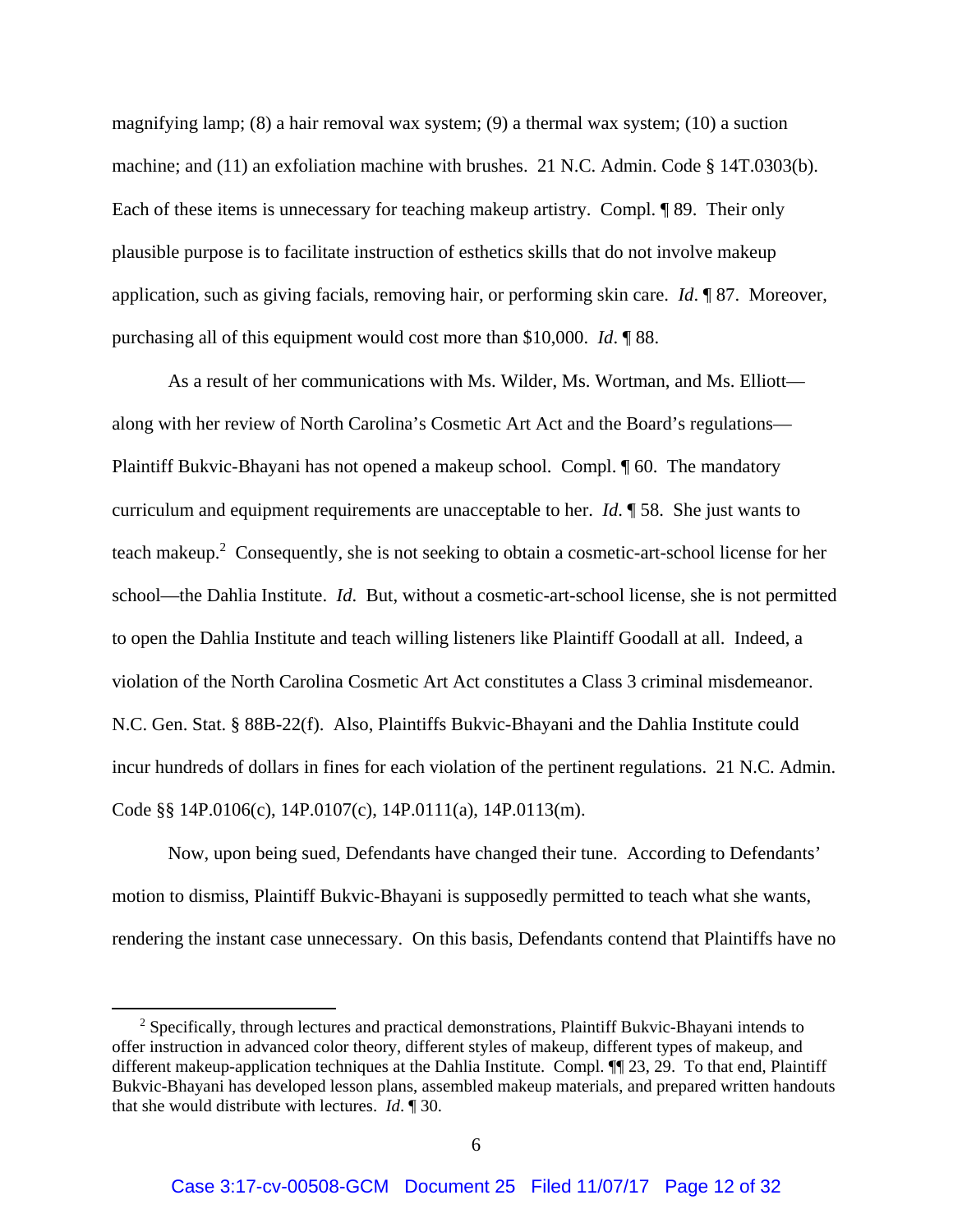standing and that their claim is unripe. Defendants also claim that Plaintiffs' speech is not actually speech. As discussed below, Defendants are mistaken.

#### **STANDARD OF REVIEW**

The inquiry in a motion to dismiss is straightforward: A court must take all facts in the complaint as true (and make all reasonable inferences in favor of the plaintiffs), and determine whether the complaint states a plausible claim for relief. *Ashcroft v. Iqbal*, 556 U.S. 662, 678 (2009); *Summers v. Altarum Inst., Corp.*, 740 F.3d 325, 328 (4th Cir. 2014). Courts need not determine that a plaintiff's victory is probable—only that the facts pled would, if true, entitle the plaintiff to relief. *Bell Atl. Corp. v. Twombly*, 550 U.S. 544, 556 (2007).

#### **ARGUMENT**

Defendants' arguments fail as a matter of law, so their motion to dismiss must be denied. In Section I, Plaintiffs show that this Court has jurisdiction. In Section II, Plaintiffs show that the controlling precedent forecloses Defendants' argument that Plaintiffs failed to state a First Amendment claim.

#### **I. THIS COURT HAS JURISDICTION OVER PLAINTIFFS' LAWSUIT.**

In their motion to dismiss, Defendants argue that Plaintiffs' claim must be dismissed for lack of standing and ripeness. Defs.' Mem. of Law in Supp. of Mot. to Dismiss ("Defs.' Mem."), ECF No. 22, at 6-11. According to Defendants, this is because Plaintiff Bukvic-Bhayani is supposedly allowed to teach what she wants at the Dahlia Institute without a cosmetic-art-school license. *Id*. at 7. In so arguing, Defendants flatly ignore North Carolina's prohibition on unlicensed makeup schools of any kind—including the Dahlia Institute—and Defendants' own history of repeatedly threatening Plaintiffs' speech.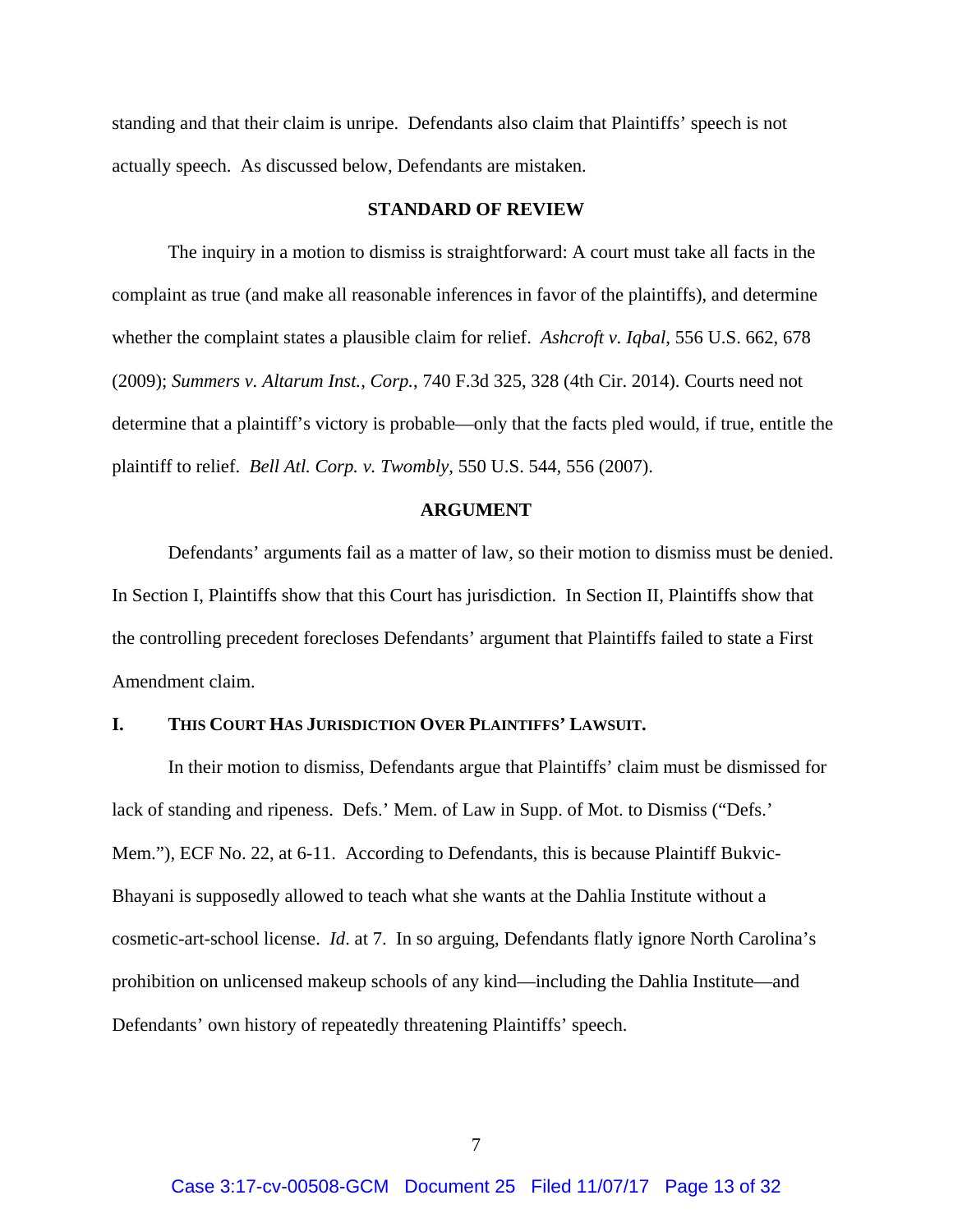In this section, Plaintiffs explain why: (1) they have standing to file this lawsuit; (2) their First Amendment claim is ripe; and (3) Defendants' attempt to moot this case should fail.

#### **A. Under The Controlling Precedent, Plaintiffs Have Standing.**

Plaintiffs satisfy each of the requirements for standing. These are: (1) an injury-in-fact that is concrete and particularized, not speculative; (2) traceable to Defendants; and (3) judicially redressable. *Lujan v. Defenders of Wildlife*, 504 U.S. 555, 560 (1992). As the Supreme Court and Fourth Circuit have recognized, standing requirements are "somewhat relaxed" in First Amendment cases. *Cooksey v. Futrell*, 721 F.3d 226, 235 (4th Cir. 2013); *see also Secretary of State of Md. v. Joseph H. Munson Co., Inc.*, 467 U.S. 947, 956 (1984) ("[W]hen there is a danger of chilling free speech, the concern that constitutional adjudication be avoided whenever possible may be outweighed by society's interest in having the statute challenged").

In the First Amendment context, a plaintiff suffers an injury-in-fact if his or her speech is chilled. *Benham v. City of Charlotte*, 635 F.3d 129, 135 (4th Cir. 2011) (a "cognizable injury under the First Amendment is self-censorship, which occurs when a claimant 'is chilled from exercising her right to free expression.'") (citing *Harrell v. Fla. Bar*, 608 F.3d 1241, 1254 (11th Cir. 2010)). To create a First Amendment injury premised on chilling, self-censorship must be objectively reasonable, meaning that the challenged government action would "deter 'a person of ordinary firmness' from the exercise of First Amendment rights." *Constantine v. Rectors & Visitors of George Mason Univ.*, 411 F.3d 474, 500 (4th Cir. 2005). As set forth below: (1) Plaintiffs have alleged objectively reasonable bases for asserting that their speech has been chilled, establishing an injury-in-fact; and (2) Plaintiffs satisfy standing's other requirements.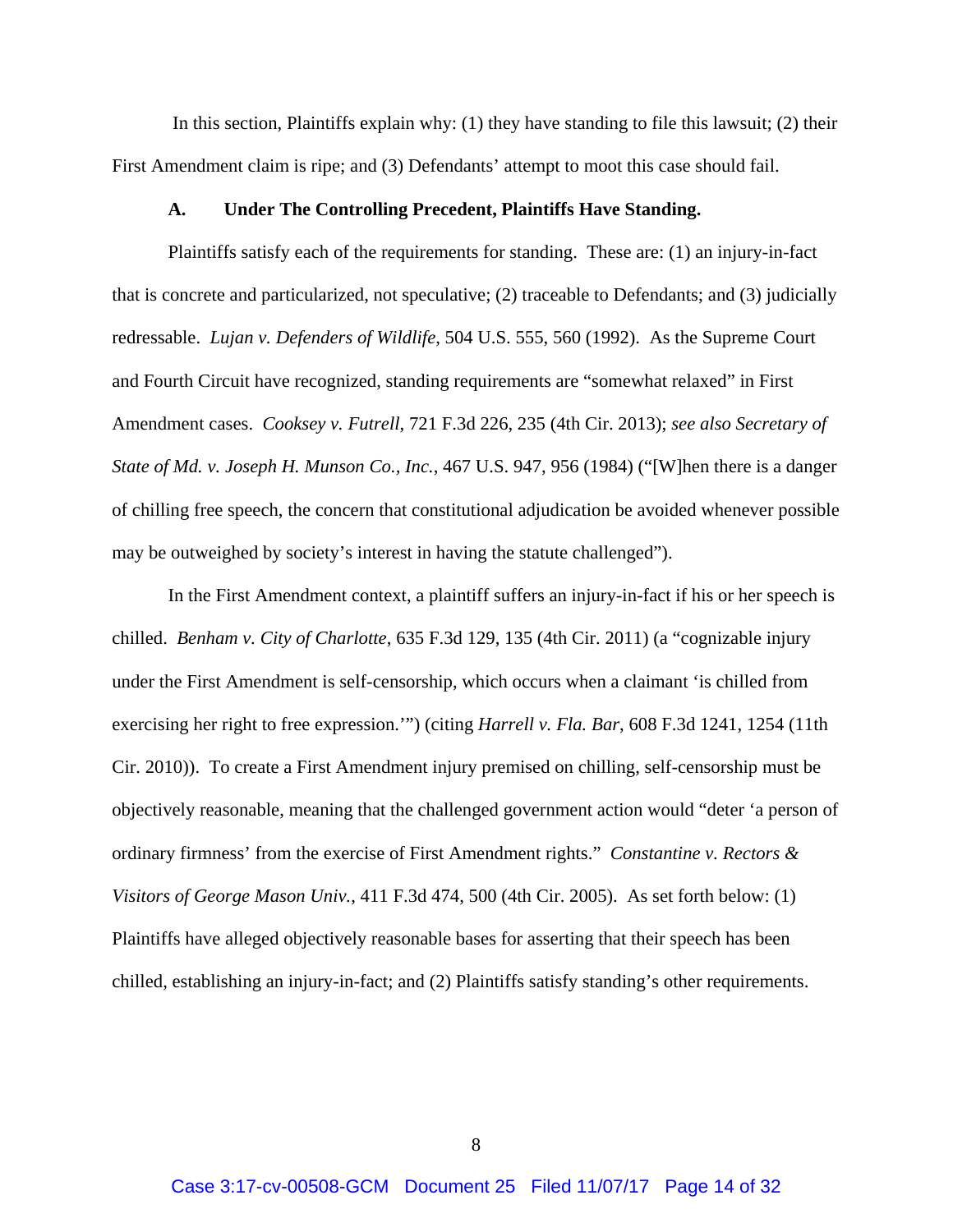## **1.** *Plaintiffs' Complaint Establishes An Injury-in-Fact.*

In their complaint, Plaintiffs allege that they have refrained from speaking about makeup at the Dahlia Institute as a result of Defendants' verbal and written statements to them and, also, as a result of the text of the North Carolina Cosmetic Art Act. Compl. ¶ 60. Either basis creates a First Amendment injury-in-fact.

As multiple Fourth Circuit precedents show, where regulators tell someone that his or her speech is illegal and he or she ceases speaking as a result, there is an objectively reasonable chilling effect. *See North Carolina Right to Life, Inc. v. Bartlett ("NCRL")*, 168 F.3d 705, 708- 10 (4th Cir. 1999); *Cooksey*, 721 F.3d at 235-37. In *NCRL*, a non-profit group wrote to the State Board of Elections and inquired whether distribution of voter guides would violate North Carolina regulations. *Id*. at 709. Because the Board answered affirmatively, and the group consequently refrained from disseminating its guide, the Fourth Circuit held that the group's speech was chilled. *Id*. at 709-10. Similarly, in *Cooksey*, the Fourth Circuit held that the North Carolina Board of Dietetics and Nutrition chilled a blogger's speech where he "stopped engaging in speech" after receiving "written and oral correspondence from the State Board explaining that [his] speech violate[d] the [North Carolina Dietetics and Nutrition Practice] Act," even though the Board of Dietetics and Nutrition changed its position once litigation was filed. 721 F.3d at 237. Because the Board of Dietetics and Nutrition's actions were likely to deter a person of ordinary firmness from exercising First Amendment rights, the plaintiff had shown an objectively reasonable chilling effect. *Id*. at 236.

Like the state boards sued in *NCRL* and *Cooksey*, Defendants' actions have had an objectively reasonable chilling effect. Both verbally and over email, Defendants told Plaintiff Bukvic-Bhayani that the school she wanted to open would be illegal without a cosmetic-art-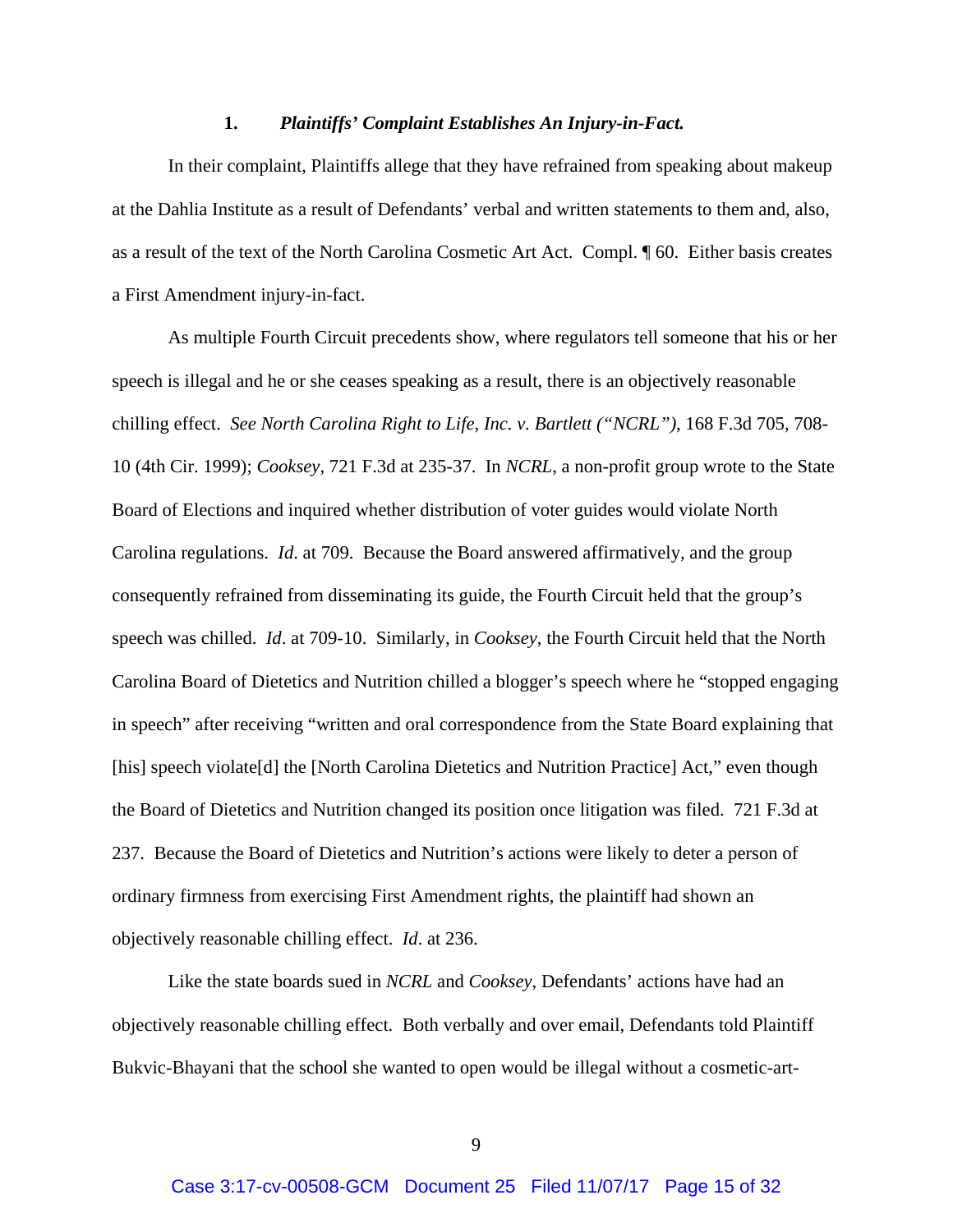school license. Compl. ¶¶ 46-57; Bukvic-Bhayani Decl. ¶¶ 12-14, 16. Plaintiffs allege that, last year, the Chief of Enforcement for the Board of Cosmetic Art Examiners—Connie Wilder visited Plaintiff Bukvic-Bhayani after hearing that she was planning on opening a makeup school. Compl. ¶ 46; Bukvic-Bhayani Decl. ¶ 12. During the visit, Ms. Wilder told Plaintiff Bukvic-Bhayani that unlicensed makeup instruction was illegal, even though Plaintiff Bukvic-Bhayani pled that she did not want to qualify students for licensure as estheticians. Compl. ¶¶ 47-51; Bukvic-Bhayani Decl. ¶ 12. Later, Plaintiff Bukvic-Bhayani asked for clarification over email. When she asked whether she could operate a makeup school, Defendant Elliott responded that she "cannot just teach makeup application" in light of North Carolina's cosmeticart-school-license requirements. Compl. ¶¶ 52-53; Bukvic-Bhayani Decl. ¶ 13, Ex A-1 at 1. In subsequent emails, Plaintiff Bukvic-Bhayani reiterated that her school would not be for students seeking esthetician licenses and that she just wanted to teach makeup artistry. Compl.  $\P$  54; Bukvic-Bhayani Decl. ¶ 14. On April 14, 2017, Defendant Elliott replied to Plaintiff Bukvic-Bhayani and said: "If you are providing education to anyone that does not hold a current license with this cosmetic art board you must obtain a school license and teach the full curriculum[.]" Compl. ¶ 57; Bukvic-Bhayani Decl. ¶ 16, Ex. A-3 at 1.

Having refrained from speaking based on these communications, Plaintiff Bukvic-Bhayani is in the same position as the plaintiffs in *NCRL* and *Cooksey*—she wants to speak but her speech is chilled in an objectively reasonable manner. Specifically, she wants to teach Plaintiff Goodall, and other unlicensed students, *see* Compl. ¶¶ 27-28, 101, but is (as Defendants' communications conceded) unable to lawfully do so without a cosmetic-art-school license that she does not want. A prudent businessperson in her shoes would not open a makeup school. (A non-binding declaration filed by one Defendant, in tension with North Carolina's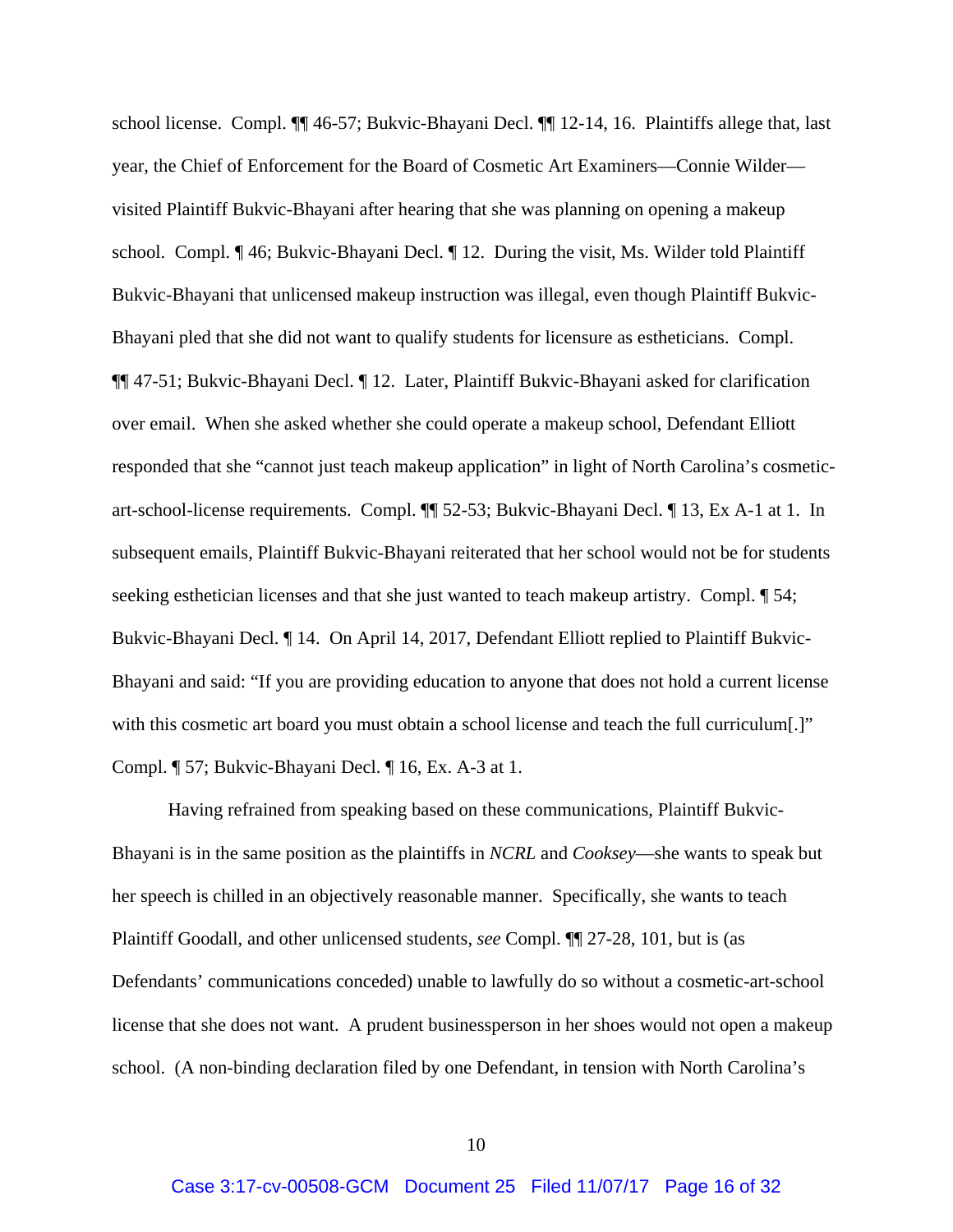Cosmetic Art Act, does not present enough of an assurance on which any prudent businessperson could rely.) Unsurprisingly, Plaintiff Bukvic-Bhayani has, in light of her experience last year, not opened the Dahlia Institute. *Id*. ¶ 60.

Just as verbal and written correspondence can chill speech, so can a statute. As the Fourth Circuit has held, when a plaintiff faces a "credible threat of prosecution under a criminal statute he has standing to mount a pre-enforcement challenge to that statute." *Cooksey*, 721 F.3d at 237 (citing *NCRL*, 168 F.3d at 710). "A non-moribund statute that facially restricts expressive activity by the class to which the plaintiff belongs presents such a credible threat." *Id*.

Under this standard, Plaintiffs face a credible threat of prosecution under the North Carolina Cosmetic Art. The Act is non-moribund, as evinced by Defendants' reliance on it. Defendants cited the Act in telling Plaintiff Bukvic-Bhayani that she could not open an unlicensed makeup school to teach Plaintiff Goodall and other students. Compl. ¶ 51; Bukvic-Bhayani Decl. ¶ 12, Ex A-1 at 1. Also, the Act facially restricts Plaintiffs' speech. The North Carolina Cosmetic Art Act unambiguously prohibits unlicensed makeup instruction, including at the Dahlia Institute. Under the Act, "[n]o one may open or operate a cosmetic art school before the Board [of Cosmetic Art Examiners] has approved a license for the school." N.C. Gen. Stat. § 88B-16(b). A "cosmetic art school" is defined as "[a]ny building or part thereof where cosmetic art is taught." *Id*. § 88B-2(6). "Cosmetic art" includes "esthetics," *id*. § 88B-2(5), which includes "applying makeup." *Id*. § 88B-2(11a). Reading the Act as a whole, no one may open or operate a building or part thereof where applying makeup is taught unless the Board has already approved a license for the school. Moreover, a violation of the Act is a crime. N.C. Gen. Stat. § 88B-22(f). Since Plaintiff Bukvic-Bhayani has not procured a license for the Dahlia Institute, the Act facially restricts her (and her school's) speech. Accordingly, Plaintiffs have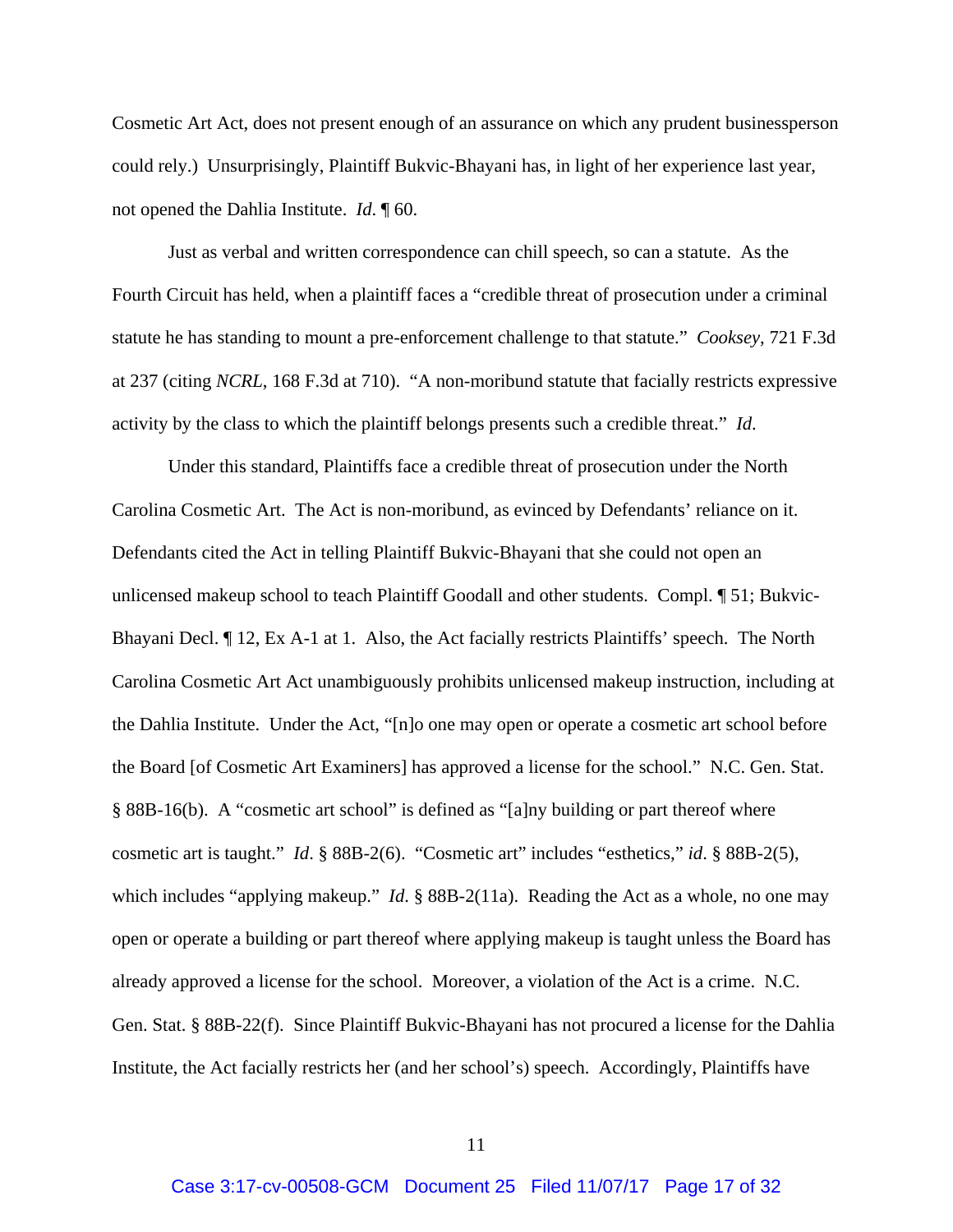shown a First Amendment injury-in-fact by establishing a credible threat of prosecution under the North Carolina Cosmetic Art Act.

In contending that Plaintiffs do not have standing, Defendants simply ignore North Carolina's statutory prohibition on unlicensed makeup schools. In arguing that Plaintiffs' speech is permitted in North Carolina, Defendants erroneously cite North Carolina's licensing requirements for *practicing* makeup artistry—*see* Defs.' Mem. at 7 (citing N.C. Gen. Stat. § 88B-22(a))—but ignore North Carolina's licensing requirements for *teaching* makeup artistry. Defendants are correct that North Carolina permits unlicensed makeup *application* insofar as it is unpaid, but the state has no corresponding licensing exemption for unlicensed makeup *instruction* to students who are not seeking licensure.

Because Defendants ignore North Carolina's ban on unlicensed makeup instruction, the two cases Defendants rely on to argue that Plaintiffs lack standing—*Benham v. City of Charlotte*, 635 F.3d 129 (4th Cir. 2011), and *Gilles v. Torgersen*, 71 F.3d 497 (4th Cir. 1995)—are distinguishable. In both cases, plaintiffs were challenging restrictions that did not prohibit their speech. *Benham*, 635 F.3d at 136 (applicants for a public assembly permit were not injured by denial of the permit because they did not need a permit for their proposed activity); *Gilles*, 71 F.3d at 499-501 (the plaintiff was a preacher challenging a university's sponsorship requirement for speakers even though he was sponsored). This is not such a case—the North Carolina Cosmetic Art Act expressly prohibits the unlicensed makeup instruction that Plaintiffs want to undertake, and Defendants told Plaintiff Bukvic-Bhayani her unlicensed makeup school was illegal.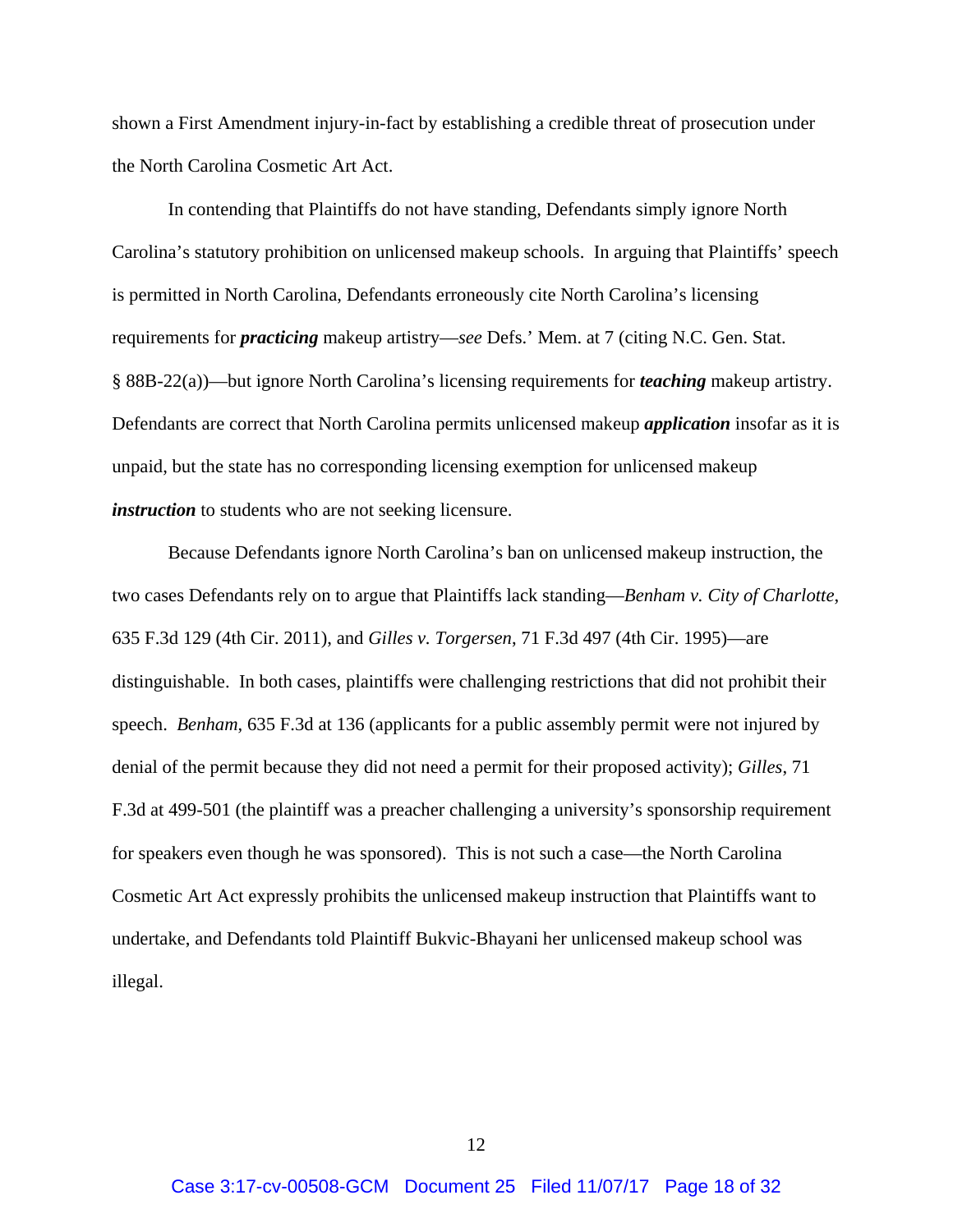## **2.** *The North Carolina Cosmetic Art Act Caused Plaintiffs' Injury, And Judgment Would Redress It.*

Having established an injury-in-fact, Plaintiffs also easily satisfy the other two elements of the standing inquiry—causation and redressability. Causation is satisfied where a plaintiff's alleged injury is "fairly traceable to the defendant's allegedly unlawful conduct." *Lujan*, 504 U.S. at 590. The redressability requirement is satisfied where there is a "a non-speculative likelihood that the injury would be redressed by a favorable judicial decision." *Frank Krasner Enters. v. Montgomery Cnty.*, 401 F.3d 230, 234 (4th Cir. 2005).

The injuries in this case—chilling of Plaintiffs' speech and a credible threat of prosecution—are directly traceable to the challenged statute (and Defendants' enforcement of it). Plaintiffs allege that Defendants verbally told Plaintiff Bukvic-Bhayani that the statute prohibited her from opening her unlicensed makeup school and that Defendants emailed her with warnings that she could not operate a school open to unlicensed students without a cosmetic-art-school license. Compl. ¶¶ 46-57. Plaintiffs also allege that these communications stopped Plaintiff Bukvic-Bhayani from opening an unlicensed makeup school. *Id*. ¶ 60. Therefore, Defendants' communications chilled Plaintiffs' speech. Moreover, the plain language of the North Carolina Cosmetic Art Act facially restricts Plaintiffs' speech. Thus, the Act's credible threat of prosecution is also traceable to Defendants.

In addition, a favorable decision on Plaintiffs' behalf would redress their injury. It would mean that Defendants would be enjoined from enforcing the North Carolina Cosmetic Art Act's prohibition on unlicensed makeup instruction (and that the prohibition would be declared unconstitutional). *Id.*, Req. Relief  $\P$  A, C. In that case, Plaintiffs would find full redress, as makeup instruction at the Dahlia Institute could commence without fear of penalty. *Id*. ¶¶ 97, 101, 107.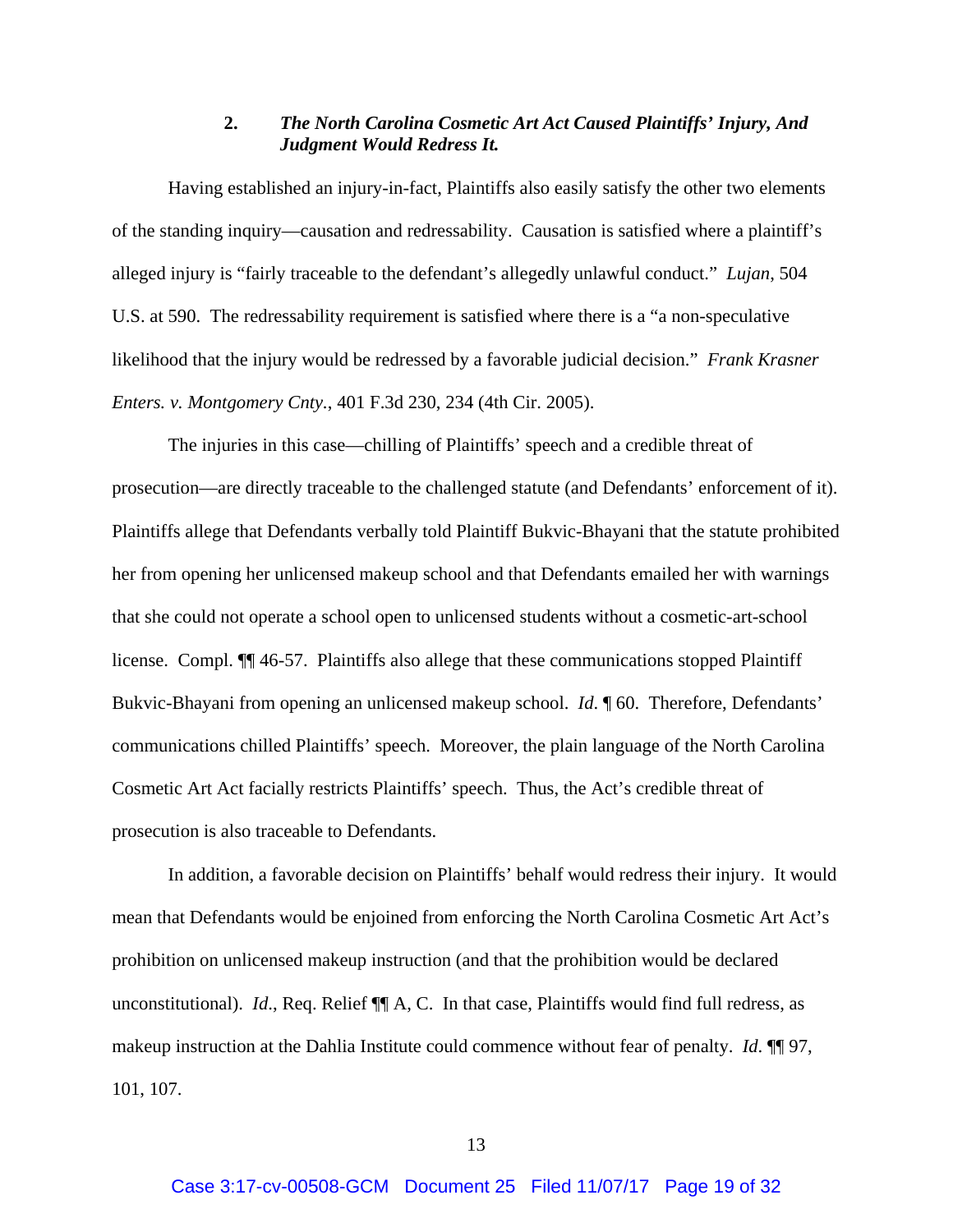Because Plaintiffs have alleged an injury-in-fact traceable to Defendants and redressable by this Court, Plaintiffs' action cannot be dismissed for lack of standing.

#### **B. Plaintiffs' First Amendment Claim Is Ripe.**

Defendants' ripeness defense is also unavailing. In determining whether a claim is ripe for adjudication, a court must consider two questions: (1) is the controversy sufficiently mature that it is fit for judicial determination; and (2) would the parties suffer hardship were the court to delay adjudication? *Nat'l Park Hospitality Ass'n v. Dep't of Interior*, 538 U.S. 803, 808 (2003). As a practical matter, courts recognize that there is often little difference between standing and ripeness. *Miller v. Brown*, 462 F.3d 312, 319 (4th Cir. 2006) ("Analyzing ripeness is similar to determining whether a party has standing.") Moreover, "[m]uch like standing, ripeness requirements are also relaxed in First Amendment cases." *Cooskey*, 721 F.3d at 240. Plaintiffs' First Amendment claim satisfies both ripeness requirements.

First, Plaintiffs satisfy the ripeness inquiry's maturity prong. A case is fit for judicial decision when the issues are purely legal and when the action in controversy is final and not dependent on future uncertainties. *Miller*, 462 F.3d at 319. For example, in *Arch Mineral Corp. v. Babbitt*, the Fourth Circuit found that—after one Department of Interior office sent a company correspondence saying that it was presumed statutorily responsible for remediation of a mine the company's legal challenge to this determination was ripe for adjudication. 104 F.3d 660, 663, 669 (4th Cir. 1997). Though the office could have reached a different conclusion later in official administrative proceedings, the Fourth Circuit recognized that "[f]or all practical purposes," its final "decision ha[d] been made." *Id*. at 666. Like the correspondence at issue in *Arch Mineral*, Defendants' correspondence on the legality of unlicensed makeup instruction and in-person visit stopping Plaintiff Bukvic-Bhayani's speech constituted a final decision on the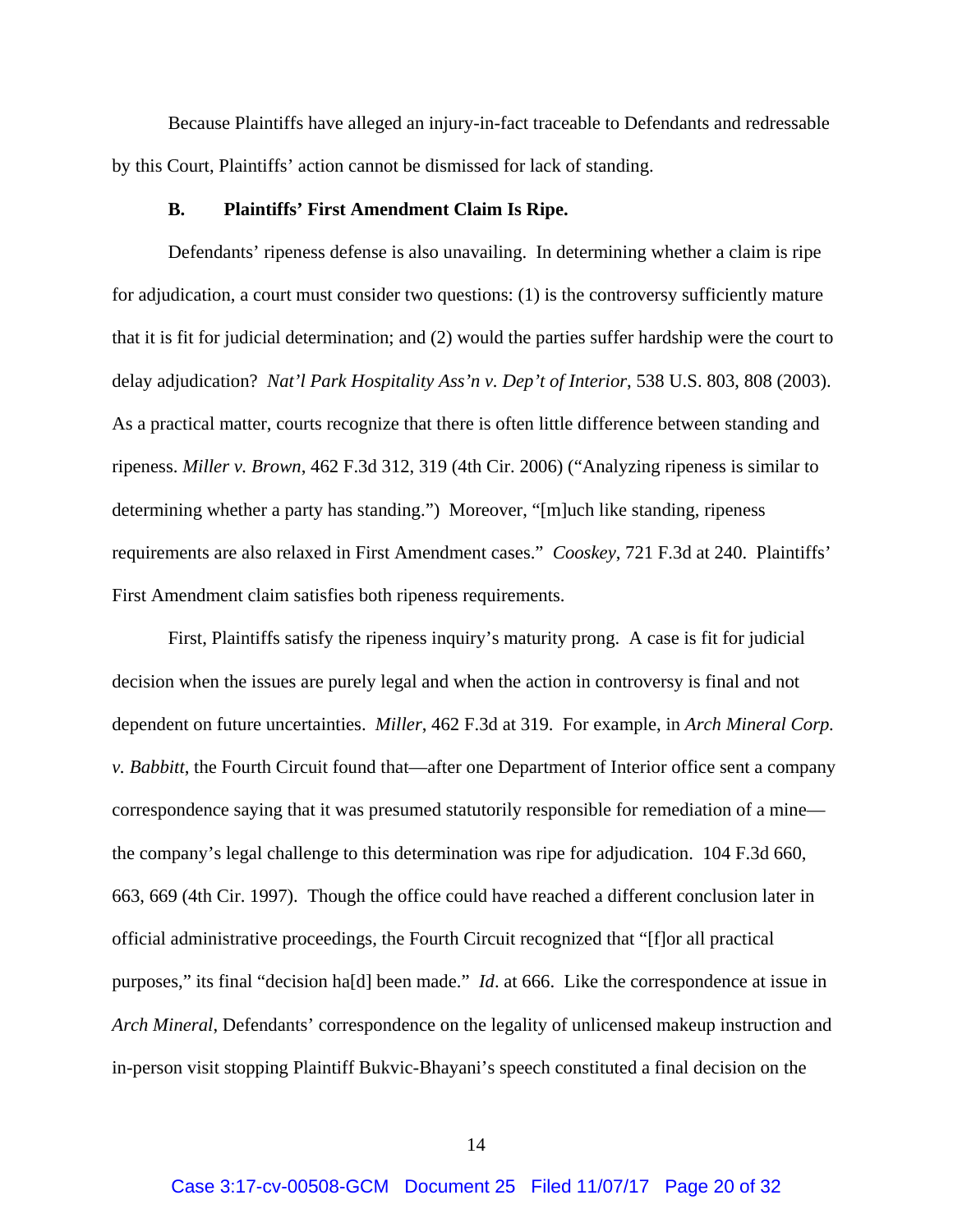legality of her speech. *See also Cooskey*, 721 F.3d at 240-41 (holding that the case was ripe even after the Board tried to change its position because "[n]o further action from the Board [wa]s needed; it ha[d] already, through its executive manifested its views that the [applicable statute] applie<sup>[d]</sup> to [the plaintiff's] website").<sup>3</sup> The finality of this decision is amplified by the North Carolina Cosmetic Art Act's text. After all, even if Defendants wanted to grant Plaintiffs an exemption from the state's ban on unlicensed makeup instruction, the Act expressly prohibits them from doing so. N.C. Gen. Stat. § 88B-16(b) ("The Board *shall not* issue a license before a cosmetic art school has been inspected and determined to be in compliance with the provisions of this Chapter and the Board's rules.") (emphasis added).

Second, Plaintiffs also satisfy the ripeness inquiry's hardship prong. Because the denial of speech rights is an irreparable harm, *see Newsom v. Albermarle Cnty. Sch. Bd.*, 354 F.3d 249, 261 (4th Cir. 2003), Plaintiffs will suffer hardship if there is delay in adjudicating their First Amendment claim.

In arguing that Plaintiffs' claim is not ripe, Defendants rely on *International Academy of Oral Medicine & Toxicology v. North Carolina State Board of Dental Examiners*, 451 F. Supp. 2d 746 (E.D.N.C. 2006). Defs.' Mem. at 9. In that case, a dental organization sued the state's board of dental examiners based on a low-level employee's informal "Do's and Don'ts" article for the board's newsletter, describing advertisement of metal-free dentistry as a "Don't." *Id*. at 749. In that case, "[n]o North Carolina regulation or statute deal[t] expressly with what dentists

<sup>3</sup> Defendants try to distinguish *Cooksey* on the grounds that they have, purportedly, "not requested that Plaintiffs alter their planned curriculum" or "mandated that Plaintiffs adjust their conduct." Defs.' Mem. at 10. This is inconsistent with the facts as set forth in Plaintiffs' complaint, which must be accepted as true at this juncture. Plaintiffs allege that—in person and over email—Defendants told Plaintiff Bukvic-Bhayani that she could not open her desired makeup school without a cosmetic-artschool license, which, in turn, required teaching the Board's 600-hour esthetics curriculum. Compl. ¶¶ 46-57. As a result of these communications, Plaintiffs have—like the plaintiff in *Cooksey*—adjusted their conduct, having not opened an unlicensed makeup school out of fear of penalty. *Id*. ¶¶ 60, 105-06.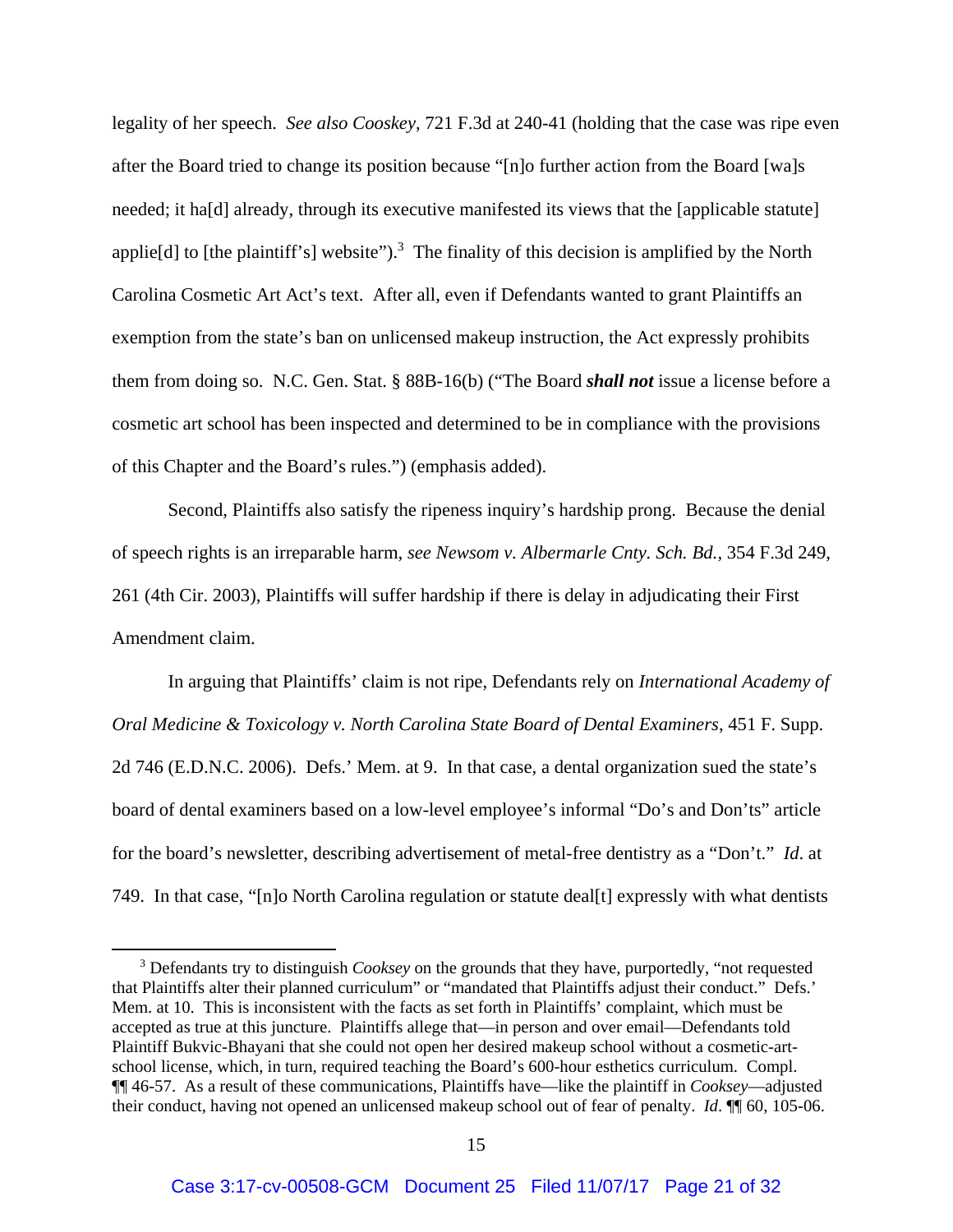can and cannot advertise or say concerning mercury-related issues in dentistry." *Id*. at 750. The court dismissed the dental organization's lawsuit on ripeness grounds, ruling that there was no indication that the "Don't" described in the newsletter could be imputed to the dental board. *Id*.

*International Academy* is readily distinguishable for at least three distinct reasons. First, the North Carolina Cosmetic Art Act flatly prohibits unlicensed makeup instruction whereas, in *International Academy*, the statute and regulations at issue did not facially restrict the dental organization's speech. Second, Plaintiffs' speech is chilled by the executive director and chief of enforcement for the Board of Cosmetic Art Examiners, rather than a low-level employee. Third, Plaintiffs had personalized communications with the Board—both oral and written—wherein the Board threatened enforcement, as opposed to the broadly disseminated, informal newsletter at issue in *International Academy*. For these reasons, there is— unlike in *International Academy* no uncertainty over whether Plaintiffs' speech is allowed, which means that Plaintiffs' claim is ripe.

## **C. Defendants' Voluntary Cessation of Unconstitutional Activity Cannot Divest This Court of Jurisdiction.**

Though Defendants invoke "standing" and "ripeness," their jurisdictional defense essentially amounts to an (unavailing) attempt to moot this case. As set forth above, Plaintiffs' complaint alleges (1) an objectively reasonable injury-in-fact that is caused by Defendants and is judicially redressable, and (2) a ripe First Amendment claim. Accordingly, on the day the instant case commenced, Plaintiffs unquestionably had standing. In trying to moot this case afterward, Defendants resorted to a post-litigation maneuver. They filed a non-binding declaration from Defendant Elliott saying that Plaintiff Bukvic-Bhayani is supposedly already allowed to open her desired makeup school—open to already-licensed estheticians and makeup hobbyists—without a license for it. Decl. Lynda Elliott ("Elliott Decl."), ECF No. 17, ¶¶ 19-24. But—even if this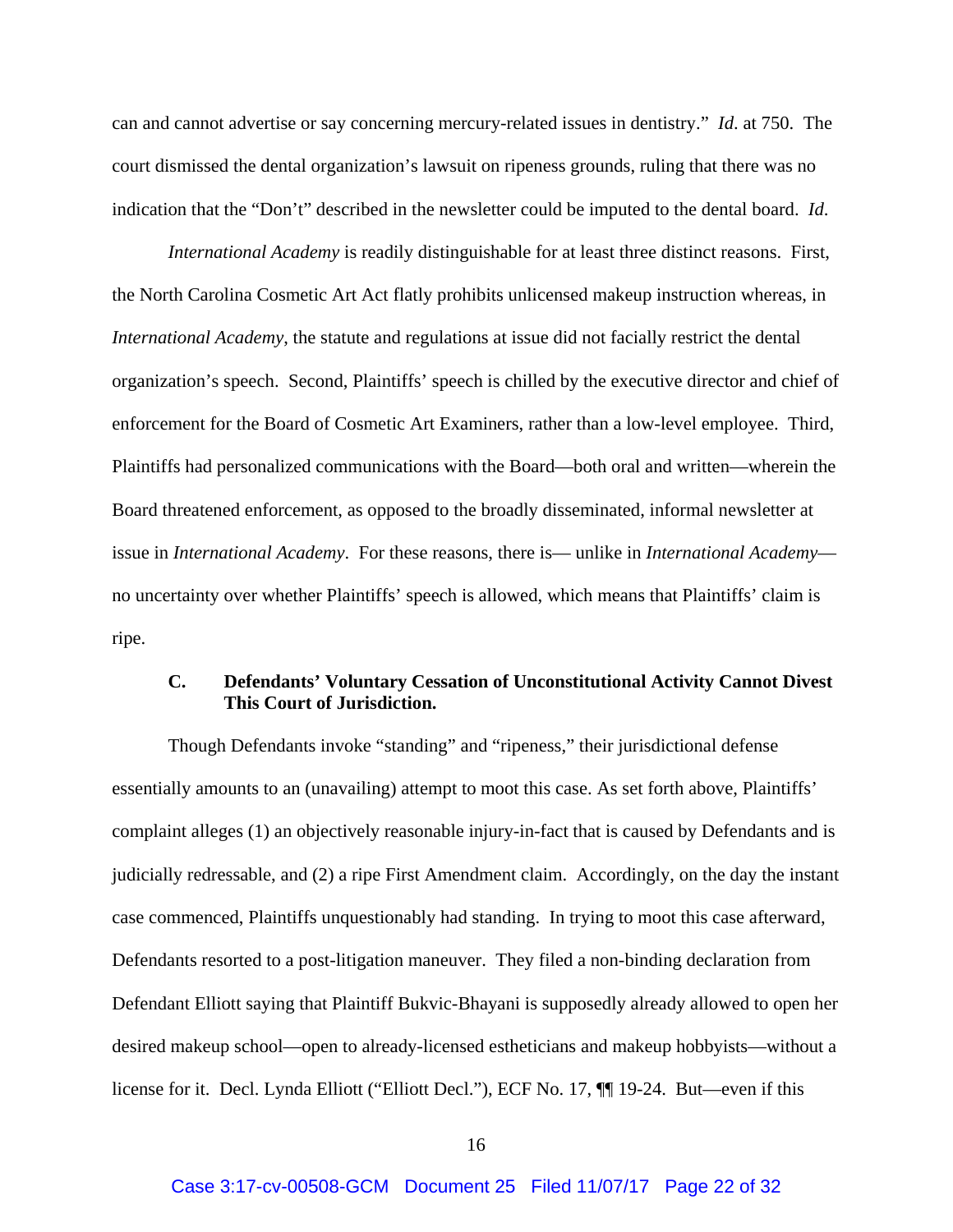Court could somehow consider extrinsic evidence in ruling on Defendants' motion to dismiss this declaration cannot moot Plaintiffs' lawsuit.

Setting aside for the moment the fact that Defendant Elliott does not have the authority under the North Carolina Cosmetic Art Act to grant an exemption, Defendant Elliott's declaration is at best a voluntary cessation of unconstitutional activity. As noted earlier, Defendants previously stopped Plaintiff Bukvic-Bhayani from opening an unlicensed makeup school and repeatedly told her (verbally and over email) that she may not teach unlicensed students without a cosmetic-art-school license, despite Plaintiff Bukvic-Bhayani's protests that she only wanted to teach hobbyists and already-licensed estheticians. Compl. ¶ 50.

Defendants' alleged change of heart cannot divest this court of jurisdiction. *See Knox v. Serv. Emps. Int'l Union, Local 1000*, 567 U.S. 298, 307 (2012) (cautioning that post-litigation "maneuvers designed to insulate" actions from review "must be viewed with a critical eye"). "It is well settled that a defendant's voluntary cessation of a challenged practice does not deprive a federal court of its power to determine the legality of the practice." *City of Mesquite v. Aladdin's Castle, Inc.*, 455 U.S. 283, 289 (1982). As the Supreme Court recently explained: "Otherwise, a defendant could engage in unlawful conduct, stop when sued [and] then pick up where he left off, repeating this cycle until he achieves all his unlawful ends." *Already, LLC v. Nike, Inc.*, 568 U.S. 85, 91 (2013); *see also Knox*, 567 U.S. at 307 (holding that dismissal would "permit a resumption of the challenged conduct as soon as the case is dismissed").

Consequently, the Supreme Court has established a high bar for dismissing a case on Defendants' preferred grounds. The defendant "bears the formidable burden of showing that it is *absolutely clear* the allegedly wrongful behavior could not reasonably be expected to recur." *Friends of the Earth, Inc. v. Laidlaw Envtl. Servs. (TOC), Inc.*, 528 U.S. 167, 190 (2000)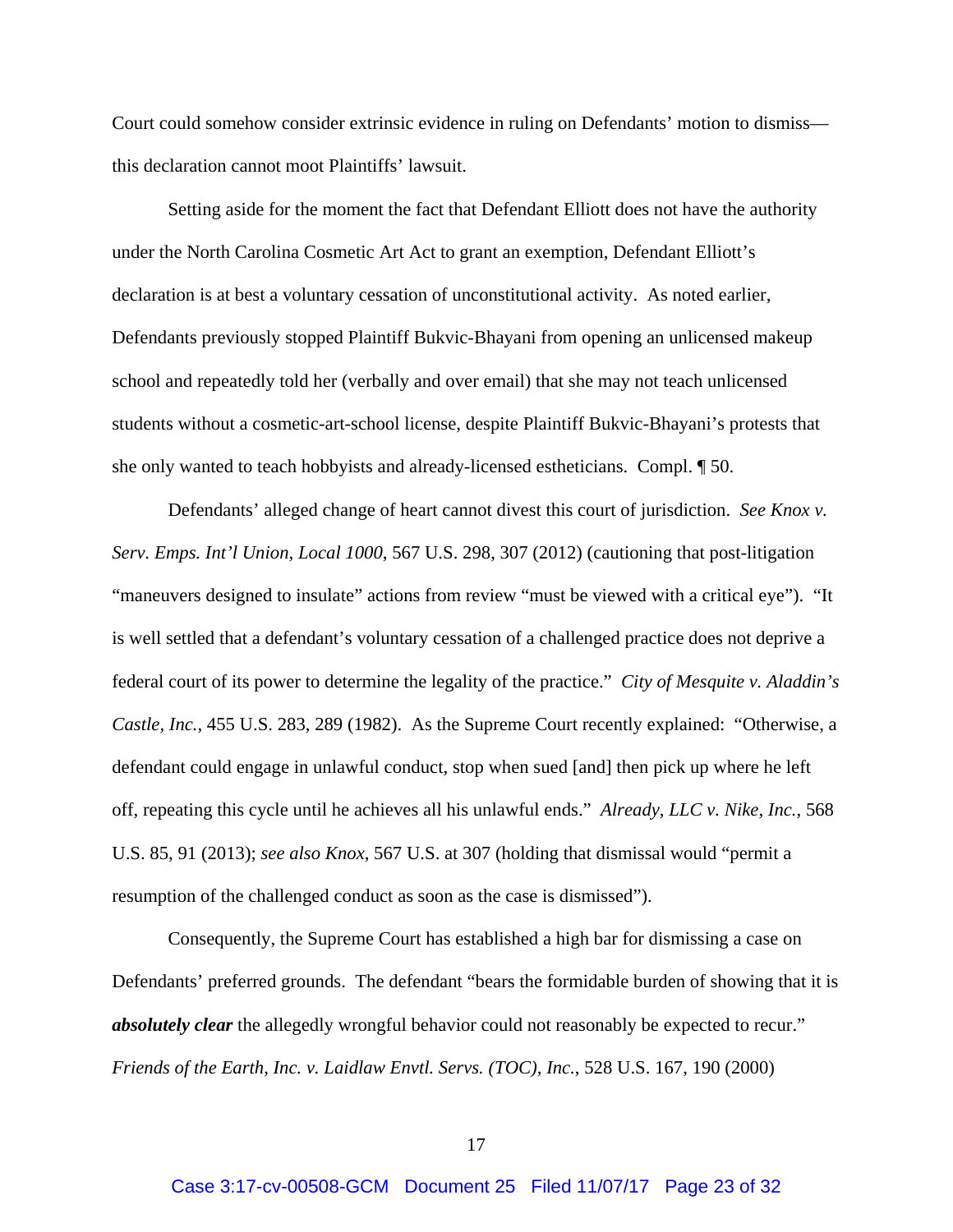(emphasis added). This burden is especially high where executive cessation is—as here—not clearly legal. *See Trinity Lutheran Church of Columbia, Inc. v. Comer*, 137 S. Ct. 2012, 2017 n.1 (2017) (holding that governor's announcement of change to challenged policy did not moot case).

 Defendants fail by a wide margin in seeking to meet this "stringent" test. *City of Mesquite*, 455 U.S. at 289, n.10. As a threshold matter, Defendant Elliott's declaration is inconsistent with the statute the Board enforces. As explained earlier, North Carolina's Cosmetic Art Act literally prohibits Defendants from allowing unlicensed makeup instruction, even if Defendants wanted to permit it.

Moreover, nothing in Defendant Elliott's declaration permanently binds either the current Board of Cosmetic Art Examiners or any successors from stopping Plaintiffs' makeup instruction. Accordingly, *even if* Defendants could permit Plaintiffs speech through Defendant Elliott's declaration (and they cannot), Plaintiffs have no assurance that the Board of Cosmetic Art Examiners will continue to permit Plaintiffs' speech if they dismissed their suit.<sup>4</sup> As such, it falls far short of the kind of "unconditional and irrevocable" promise necessary to terminate this lawsuit. *See Already, LLC*, 568 U.S. at 93.

Courts have repeatedly held that even legislative repeal of an unconstitutional practice is insufficient to show that the "behavior could not reasonably be expected to recur." *See Friends of the Earth*, 528 U.S. at 170; *see also Ne. Fla. Chapter of Associated Gen. Contractors of Am. v.* 

<sup>&</sup>lt;sup>4</sup> This risk is magnified by the fact that Defendant Elliott's declaration leaves the Board leeway to require that Plaintiff Bukvic-Bhayani obtain a cosmetic-art-school license. According to the declaration, Plaintiff Bukvic-Bhayani may open a "small" school to hobbyists and continuing-education students without a cosmetic-art-school license, but not a school open to students seeking to work as professional makeup artists. Elliott Decl. ¶¶ 23-24. Essentially, Defendants have signaled that they will—allegedly permit Plaintiffs' unlicensed speech insofar as it conforms to the speech proposed in the four corners of the complaint. But with any change in circumstances, however slight—for example, once a student intent on learning makeup artistry for the sake of, say, working professionally in another state walks through the doors of the Dahlia Institute—Defendant Elliott's declaration leaves the door ajar for Board enforcement.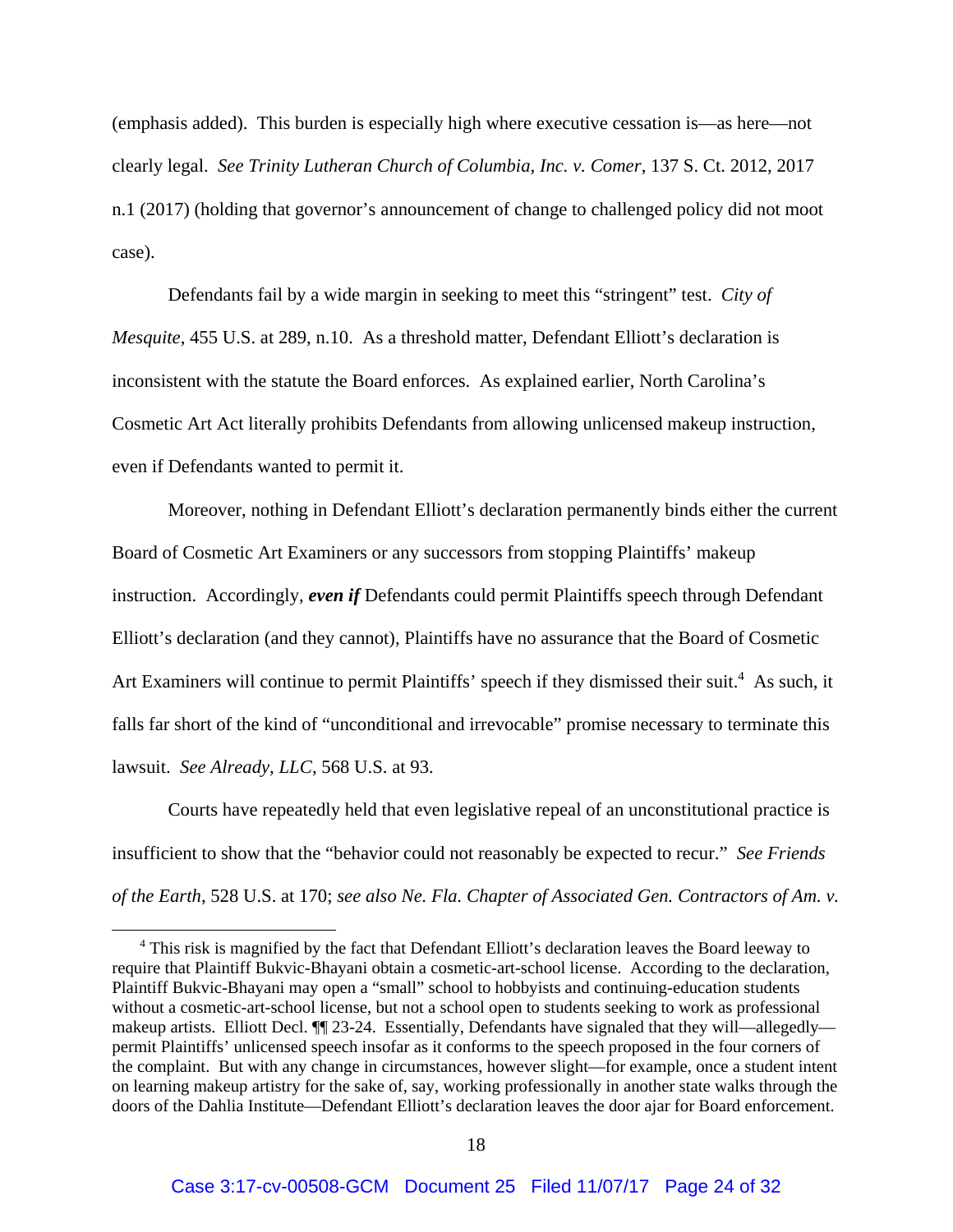*City of Jacksonville, Fla.*, 508 U.S. 656, 662 (1993) (holding city's repeal of challenged ordinance and replacement with new ordinance that slightly changed old one was insufficient to dismiss challenge to case). If the legislative repeal of an unconstitutional practice is insufficient to dismiss a challenge to that practice, the mere announcement of a revised legal position—let alone one that is inconsistent with applicable law—is also insufficient. *See id.*; *Houchins v. KQED, Inc*., 438 U.S. 1, 25-26 n.13 (1978) (Stevens, J., dissenting) (cautioning courts "to beware of efforts to defeat injunctive relief by protestations of [ ] reform").

In sum, Plaintiffs' lawsuit should not be dismissed by virtue of Defendants' postlitigation maneuver. This Court had jurisdiction when Plaintiffs first filed their complaint and retains jurisdiction now.

## **II. PLAINTIFFS' COMPLAINT STATES A VALID FIRST AMENDMENT CLAIM.**

After raising jurisdictional defenses to Plaintiffs' lawsuit, Defendants' motion to dismiss invokes an unavailing defense on the merits—according to Defendants, Plaintiffs have failed to state a claim for a First Amendment violation. In Defendants' view, even though Plaintiffs' lawsuit challenges North Carolina's prohibition on their makeup instruction, it is not a First Amendment case. Defs.' Mem. at 11-13. However, teaching—whether about makeup or anything else—is constitutionally-protected speech. Thus, Plaintiffs' complaint—which alleges that Plaintiffs seek to communicate about makeup and that North Carolina will not let them states a First Amendment claim. In arguing otherwise, the cases Defendants cite are flatly inapposite.

#### **A. Teaching Is Speech.**

As both the Supreme Court and the Fourth Circuit have explained, teaching constitutes constitutionally-protected speech. For example, in *Holder v. Humanitarian Law Project*, the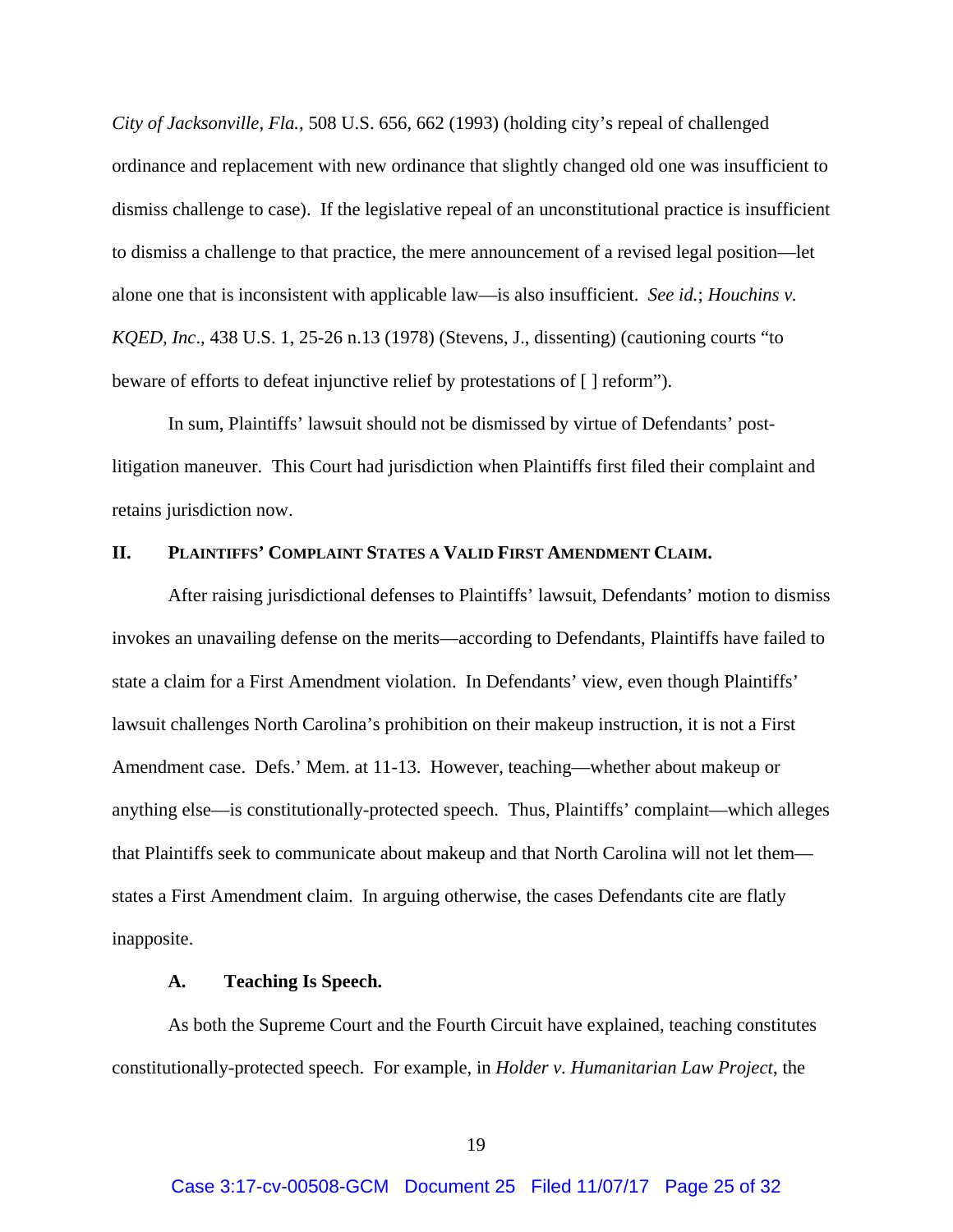Supreme Court held that teaching is speech.  $561$  U.S. 1, 28 (2010).<sup>5</sup> Though the case arose in a different factual context than the case at hand, its core holding is instructive. Specifically, the Court held that prohibitions on providing "training" to designated "foreign terrorist organizations"—such as the Kurdistan Workers' Party ("PKK") and Liberation Tigers of Tamil Eelam ("LTTE")—triggered First Amendment scrutiny. *Id*. at 8-9, 27. The law at issue in *Holder* defined "training" as "instruction or teaching designed to impart a specific skill, as opposed to general knowledge." *Id*. at 12-13. Because plaintiffs' conduct triggering coverage under this law—teaching—consisted of "communicating a message," the Supreme Court held that the law regulated "speech" and not "noncommunicative conduct." *Id*. at 28.6

 The Fourth Circuit's precedents repeatedly confirm this point. For instance, in *Edwards v. City of Goldsboro*, the Fourth Circuit held that teaching a gun-safety course is speech. 178 F.3d 231, 245-49 (4th Cir. 1999). There, a police officer alleged that a police-department policy barring him from teaching a private gun-safety class in his free time violated his right to free speech. *Id*. at 237-39. This Circuit agreed, noting that his class—which consisted of "verbal as well as some written instructions accompanied by physical demonstrations"—constituted speech. *Id*. at 247.

Similarly, in *Goulart v. Meadows*, where parents challenged a restriction on their ability to use a community center for homeschooling purposes, this Circuit applied First Amendment scrutiny. 345 F.3d 239, 247-48 (4th Cir. 2003). This Circuit held that the parents' proposed

<sup>5</sup> *See also Keyishian v. Bd. of Regents of Univ. of State of N.Y.*, 385 U.S. 589, 603 (1967) (declaring that academic freedom is "a special concern of the First Amendment"); *Barenblatt v. United States*, 360 U.S. 109, 112 (1959) ("[A]cademic teaching-freedom . . . [is within a] constitutionally protected domain."); *Sweezy v. New Hampshire*, 354 U.S. 234, 249-50 (1957) (plurality opinion) (holding that a "right to lecture" is a constitutionally-protected freedom).

<sup>&</sup>lt;sup>6</sup> In *Holder*, the Supreme Court ultimately upheld the challenged prohibition on training designated foreign terrorist organizations, but applied First Amendment scrutiny in reaching this judgment. 561 U.S. at 27-39.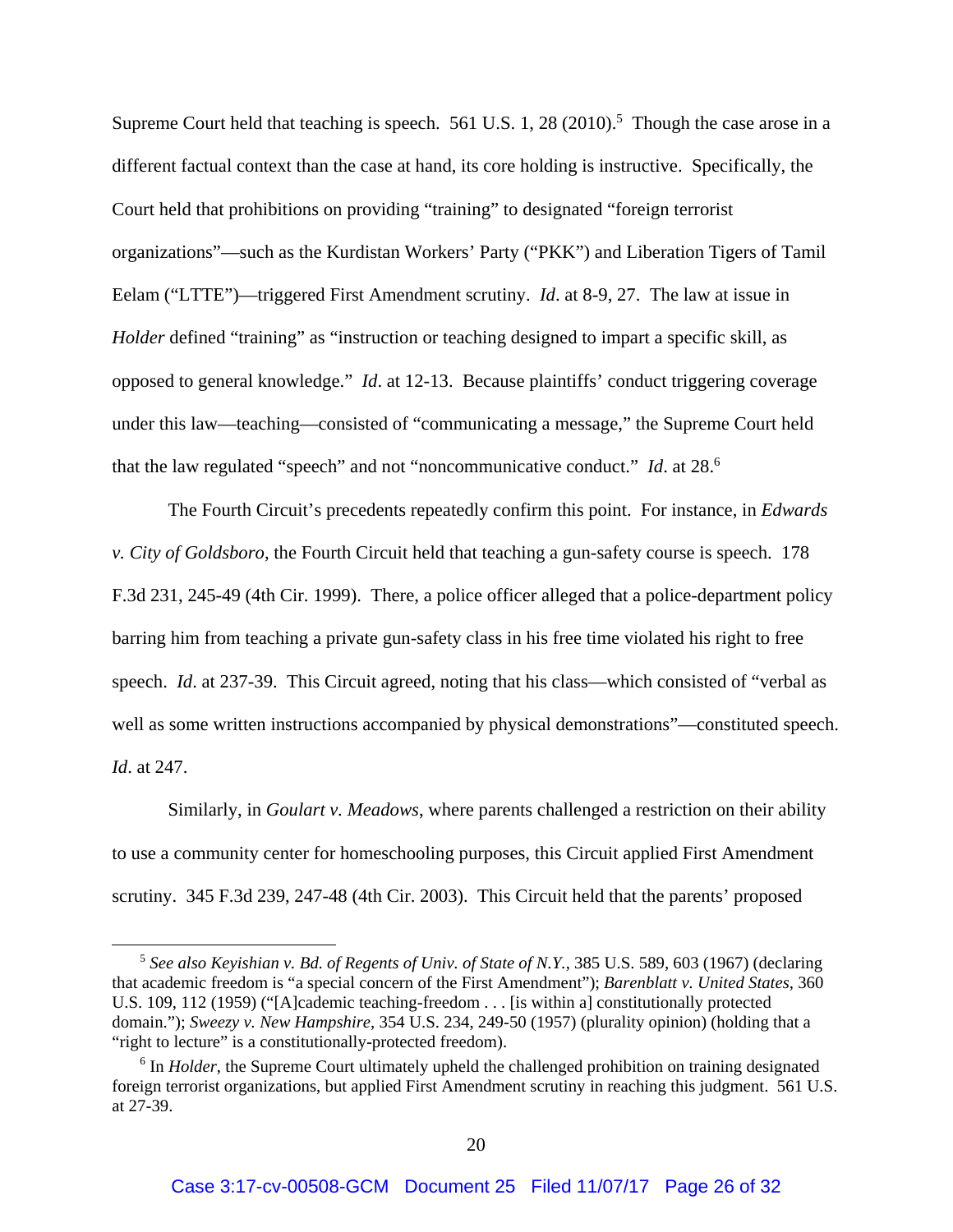uses—teaching a geography class and a fiber-arts class—involved the "transmission of knowledge or ideas by way of the spoken or written word" and was, consequently, speech.<sup>7</sup> Id. at 247.

## **B. Plaintiffs' Allegations That They Want to Talk About Makeup And That North Carolina Will Not Let Them Suffice To Defeat Defendants' Motion to Dismiss.**

Because Plaintiffs allege that they want to engage in makeup instruction and that North Carolina will not let them, they have pled a First Amendment violation. The makeup instruction Plaintiffs allege they would engage in, but for North Carolina restrictions, constitutes speech. In addition, Plaintiffs allege that North Carolina will not allow them to communicate about makeup without meeting cumbersome licensing requirements mandated by North Carolina's Cosmetic Art Act and attendant regulations. These allegations state a First Amendment claim.

The makeup instruction Plaintiffs describe in their complaint is—like other types of teaching—a form of speech. Plaintiffs' complaint alleges that Plaintiff Bukvic-Bhayani intends to offer instruction in advanced color theory, different styles of makeup, different types of makeup, and different makeup-application techniques at the Dahlia Institute. Compl. ¶ 23. This instruction would, like the training in *Holder*, seek to impart specific skills. Plaintiffs' complaint also alleges that Plaintiff Bukvic-Bhayani would like to lecture students and provide practical demonstrations in order to teach makeup at the Dahlia Institute. Compl. ¶ 29. These lessons would, like those in *Edwards*, use verbal instructions and physical demonstrations in order to communicate messages. Indeed, Plaintiffs allege that, in preparation for opening a makeup school, Plaintiff Bukvic-Bhayani has developed lesson plans, assembled makeup materials, and prepared written handouts that she would distribute with lectures. Compl. ¶ 30. Accordingly,

<sup>7</sup> Based on the specific facts in *Goulart*, the challenged restrictions in that case survived First Amendment scrutiny, but that does not change the fact that First Amendment scrutiny was applied. 345 F.3d at 246-60.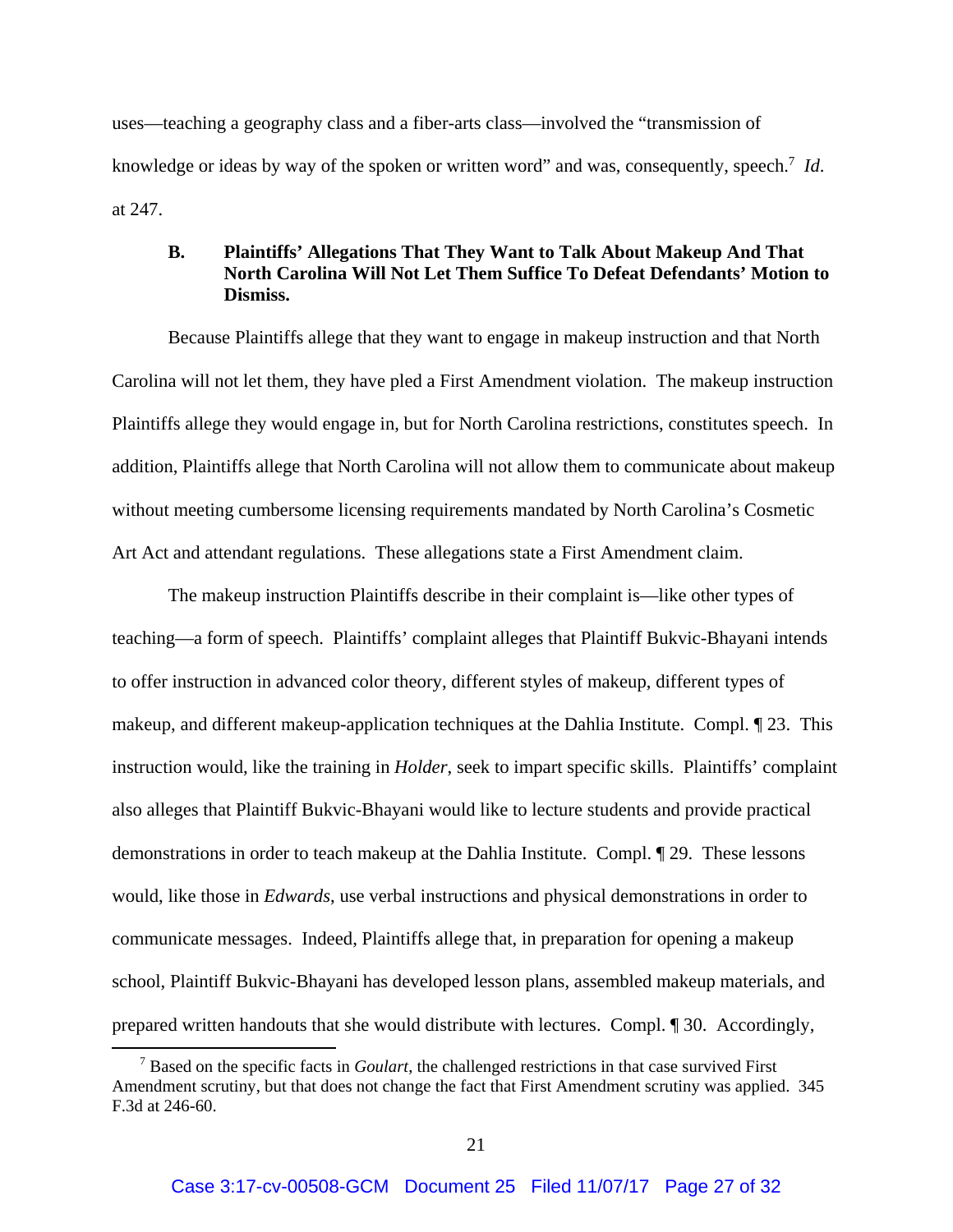Plaintiff Bukvic-Bhayani's makeup instruction would, like the lessons in *Goulart*, aim to transmit knowledge by way of spoken and written word.

Unfortunately for Plaintiffs, they are—as pled in their complaint—not allowed to communicate about makeup without the government's permission under North Carolina's Cosmetic Art Act, even though they want to. The statute provides that no one may open or operate a building or part thereof where applying makeup is taught unless the Board of Cosmetic Art Examiners has already approved a license for the school, which the Board is prohibited from doing unless all licensing requirements are met. Compl. ¶¶ 65-70; N.C. Gen. Stat. § 88B-16(b). These requirements are onerous. To obtain a school license for the Dahlia Institute, Plaintiff Bukvic-Bhayani would have to agree to teach a 600-hour esthetics curriculum. Compl. ¶¶ 78-79; 21 N.C. Admin. Code § 14T.0604(a). The Institute would also have to satisfy the Board's equipment mandates, which—as Plaintiffs allege—involve purchasing and installing more than \$10,000 in esthetics equipment. Compl. ¶¶ 78, 86-88; 21 N.C. Admin. Code § 14T.0303(b). As Plaintiffs plead in their complaint, both the curriculum and equipment requirements are largely unrelated to makeup artistry. Compl.  $\P$  85, 89. They allege that, as a result, Plaintiff Bukvic-Bhayani refuses to obtain a cosmetic-art-school license from the Board for her desired makeup school. *Id*. ¶ 60. Without a cosmetic-art-school license, the Dahlia Institute cannot legally open—unlicensed operation would expose Plaintiff Bukvic-Bhayani to criminal and civil sanctions. N.C. Gen. Stat. § 88B-22(f); 21 N.C. Admin. Code §§ 14P.0106(c), 14P.0107(c), 14P.0111(a), 14P.0113(m). Indeed, in both verbal and written correspondence, Defendants told Plaintiff Bukvic-Bhayani that unlicensed operation of her desired school would be illegal. Compl. ¶¶ 46-57. According to Plaintiffs' complaint, but for the challenged requirements, the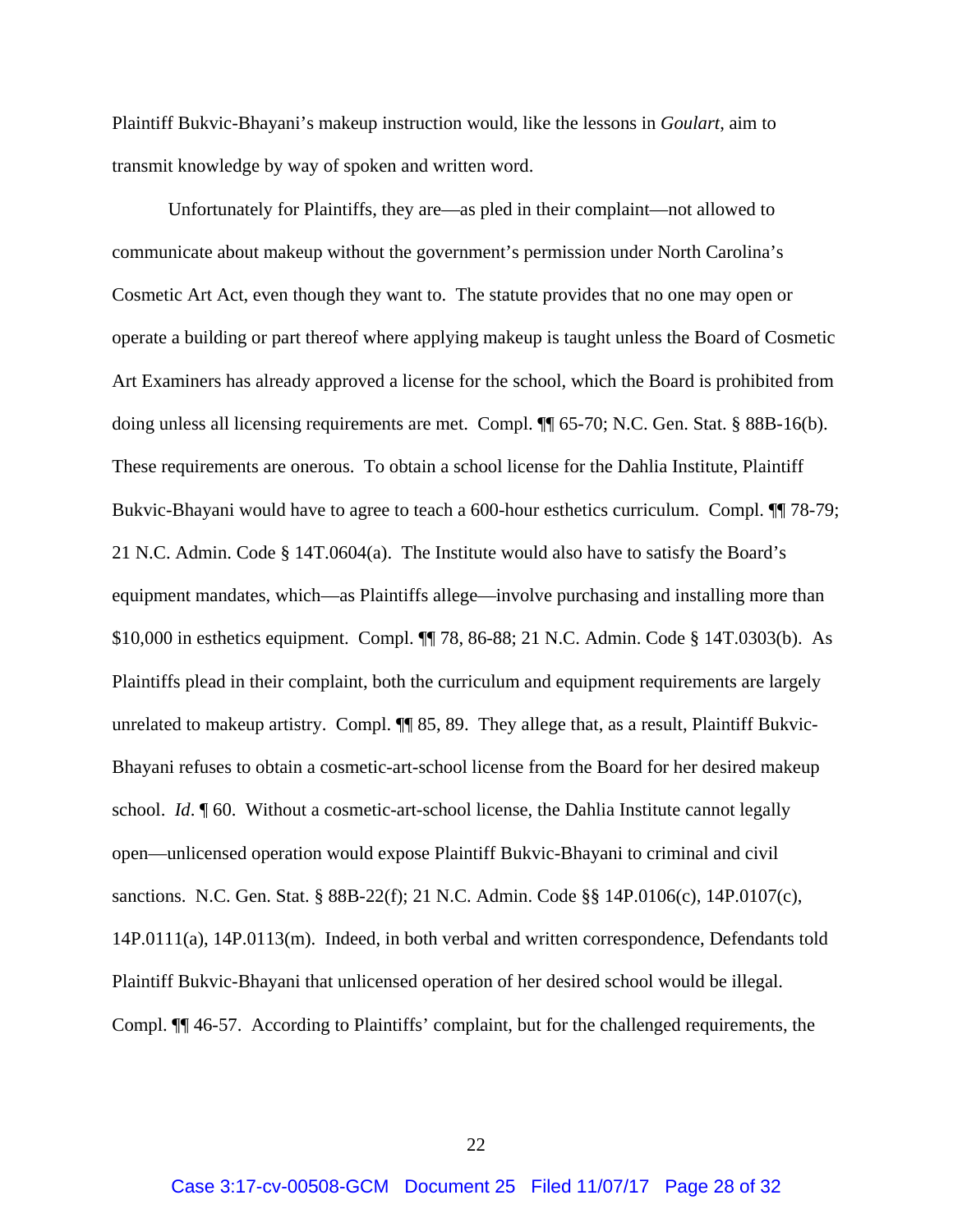Dahlia Institute would be open, with Plaintiff Bukvic-Bhayani teaching there and Plaintiff Goodall attending. *Id*. ¶¶ 96, 101.

These allegations state a claim under the First Amendment. In short, Plaintiffs allege that they would like to communicate and are barred from doing so without a government license. Under controlling precedent, Plaintiffs have pled a First Amendment violation. *See, e.g.*, *Watchtower Bible & Tract Soc'y of N.Y. v. Vill. of Stratton*, 536 U.S. 150, 164-69 (2002) (striking down law forbidding any door-to-door advocacy without first obtaining a permit); *Thomas v. Collins*, 323 U.S. 516, 539-40 (1945) (invalidating permit requirement for union recruitment speech).

## **C. Defendants' Motion to Dismiss Misstates First Amendment Doctrine.**

In arguing that Plaintiffs fail to state a First Amendment claim, Defendants misstate First Amendment law in two key respects. First, Defendants argue that makeup instruction is merely non-expressive conduct outside the First Amendment's purview. But their only case supporting that argument is a *vacated* district-court decision holding that aspects of a similar law failed to survive even rational basis review. Defs.' Mem. at 11-12 (citing *Waugh v. Nevada State Board of Cosmetology*, 36 F. Supp. 3d 991, 1019-25 (D. Nev. 2014), *vacated*, 2016 WL 8844242 (9th Cir. 2016)). Moreover, even if *Waugh* had not been vacated, the decision would run plainly afoul of the Supreme Court's *Holder* decision, which confirmed that teaching is constitutionallyprotected speech rather than non-expressive conduct, 561 U.S. at 28, and controlling Fourth Circuit precedent. *See Goulart*, 345 F.3d at 247-48; *Edwards*, 178 F.3d at 245-49.

Second, Defendants maintain that there is an exception to the First Amendment for "state regulation of professions," even though no such exception exists. Defs.' Mem. at 13-14. Federal courts across the nation have held that occupational-licensing restrictions are subject to First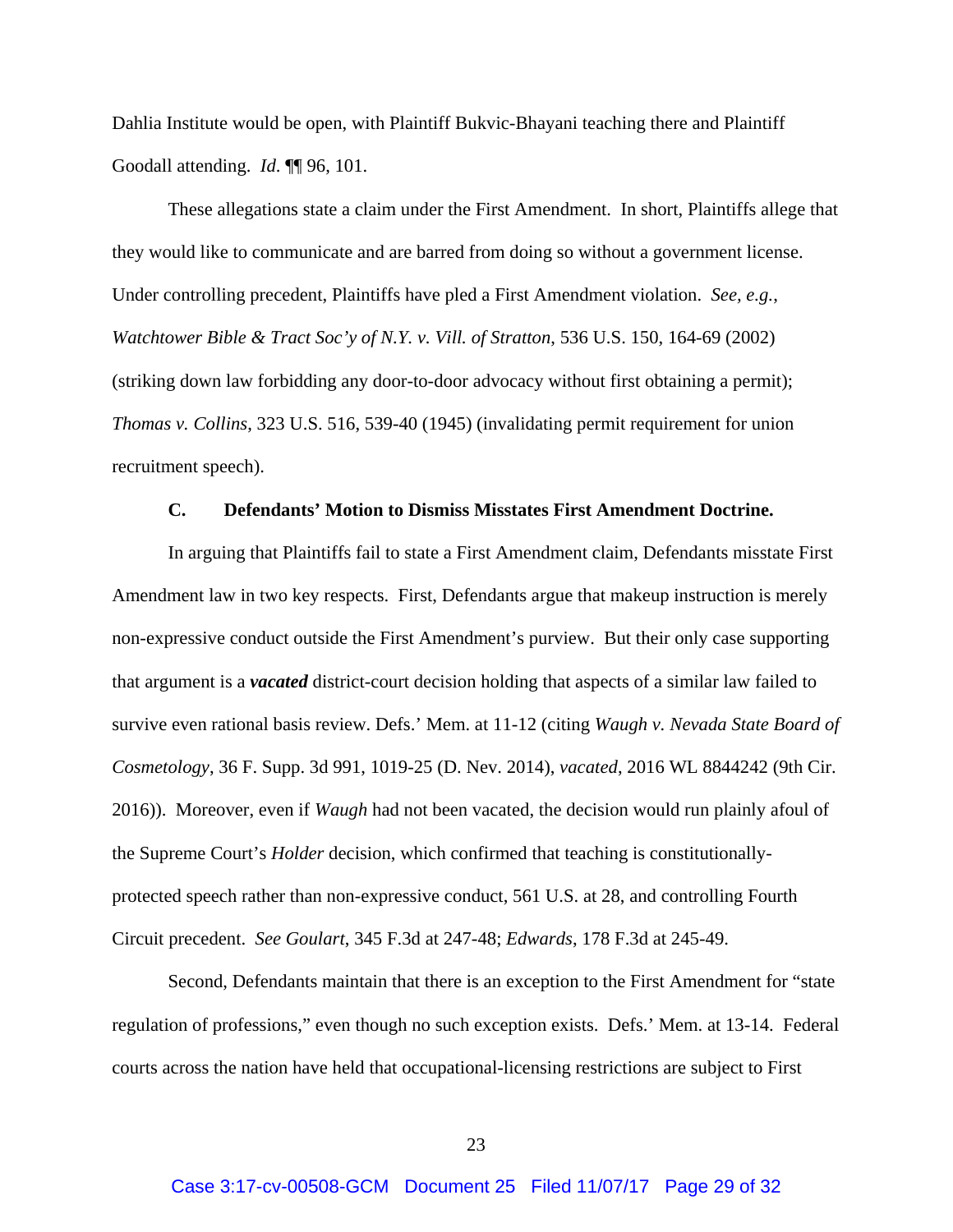Amendment scrutiny. For instance, the United States Court of Appeals for the D.C. Circuit held that the D.C. government violated the First Amendment by requiring a license to work as a tour guide. *Edwards v. District of Columbia*, 755 F.3d 996 (D.C. Cir. 2014). And a federal court likewise found that the Kentucky psychologist-licensing board violated the First Amendment when it attempted to end the publication of a popular advice column on the ground that the column constituted the "unlicensed practice of psychology." *Rosemond v. Markham*, 135 F. Supp. 3d 574 (E.D. Ky. 2015). As these decisions make clear, individuals do not lose their First Amendment rights when they engage in an occupation.

The cases Defendants cite in propounding an occupational-licensing exception to the First Amendment—*Accountant's Society of Va. v. Bowman*, 860 F.2d 602 (4th Cir. 1988), and *Lowe v. SEC*, 472 U.S. 181 (1985)—are simply inapposite. Neither case stands for a general occupational-licensing exception to the First Amendment. The Fourth Circuit, in *Bowman*, and former Justice Byron White, in a concurrence in *Lowe*, merely said that restrictions on speech may be subject to diminished scrutiny where the speakers in question (1) personally take on a client's affairs, (2) claim to exercise judgment on their client's behalf, and (3) base that judgment on the client's individual needs and circumstances. *See Bowman*, 860 F.2d at 604; *Lowe*, 472 U.S. at 232 (White, J., concurring). In other words, *Bowman* and *Lowe* stand for (at most) a fiduciary-speech exception to ordinary First Amendment doctrine. In this case, neither party has asserted that teaching about makeup creates a fiduciary relationship. Not only is a fiduciary relationship here highly implausible, but determining which contexts give rise to a fiduciary relationship is necessarily a fact-based inquiry. *See Lumbermens Mut. Cas. Ins. Co. v. First Ins. Servs.*, 417 Fed. Appx. 247, 250 (4th Cir. 2011) (noting that the existence of a fiduciary relationship is generally a question of fact). Accordingly, even setting aside that *Bowman* and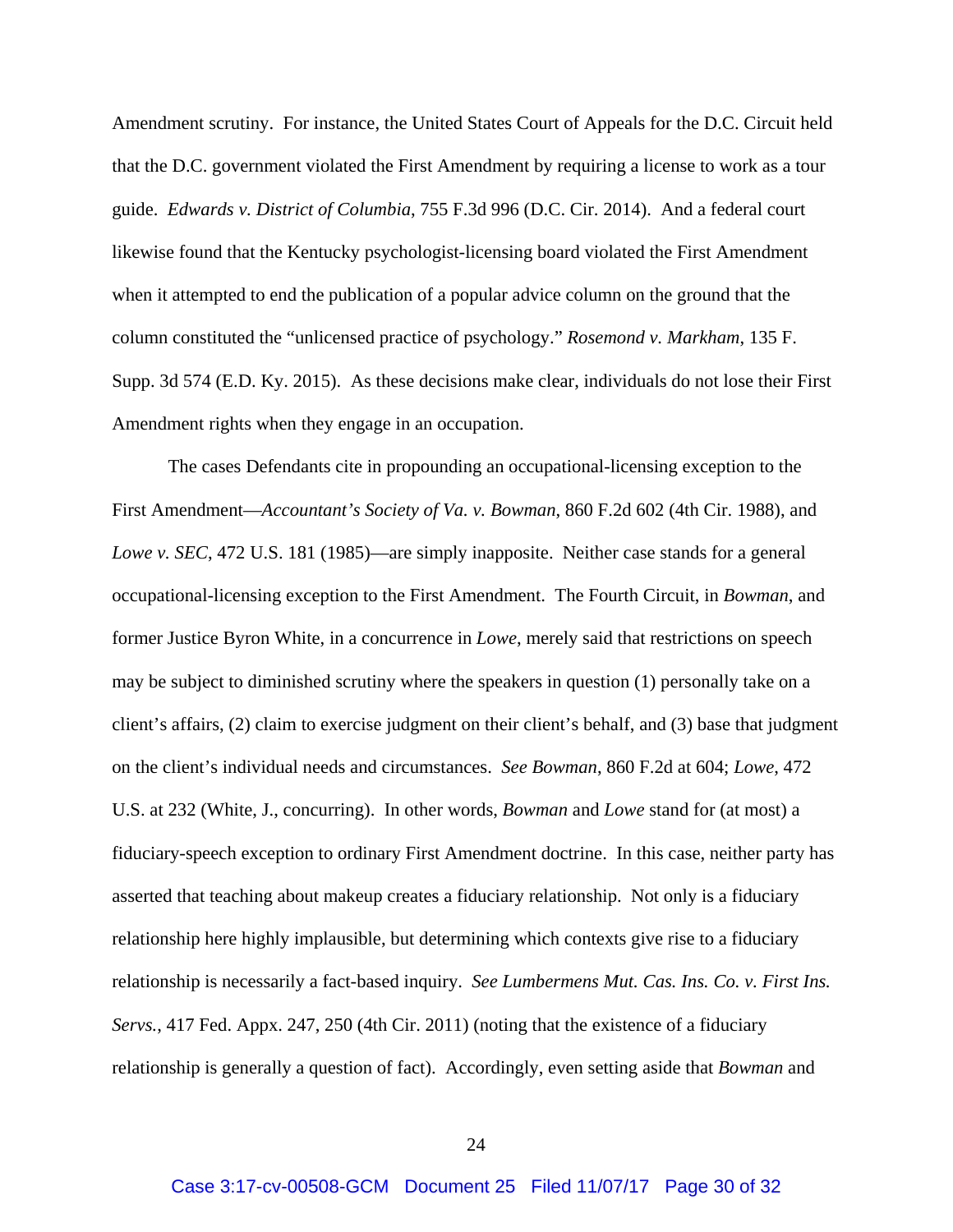*Lowe* are clearly inapplicable here, Defendants cannot rely on these cases at the motion-to-

dismiss stage to evade First Amendment scrutiny for the restrictions Plaintiffs challenge.

## **CONCLUSION**

This Court has jurisdiction over Plaintiffs' lawsuit, which alleges a valid First

Amendment claim. Accordingly, Defendants' motion to dismiss should be denied.

Dated this 7th day of November, 2017.

Respectfully submitted,

/s/ Milad Emam Milad Emam (Virginia Bar No. 83861)\* INSTITUTE FOR JUSTICE 901 North Glebe Road, Suite 900 Arlington, VA 22203 Telephone: (703) 682-9320 Fax: (703) 682-9321 Email: memam@ij.org

Justin Pearson (Florida Bar No. 597791)\* INSTITUTE FOR JUSTICE 2 South Biscayne Boulevard, Suite 3180 Miami, FL 33131 Telephone: (305) 721-1600 Fax: (305) 721-1601 E-mail: jpearson@ij.org

\* *Admitted Pro Hac Vice Counsel for Plaintiffs* 

David G. Guidry (N.C. State Bar No. 38675) RABON LAW FIRM PLLC 225 E. Worthington Ave., Suite 100 Charlotte, NC 28203 Tel: (704) 247-3247 Fax: (704) 208-4645 Email: dguidry@usfraudattorneys.com

*Local Counsel for Plaintiffs*